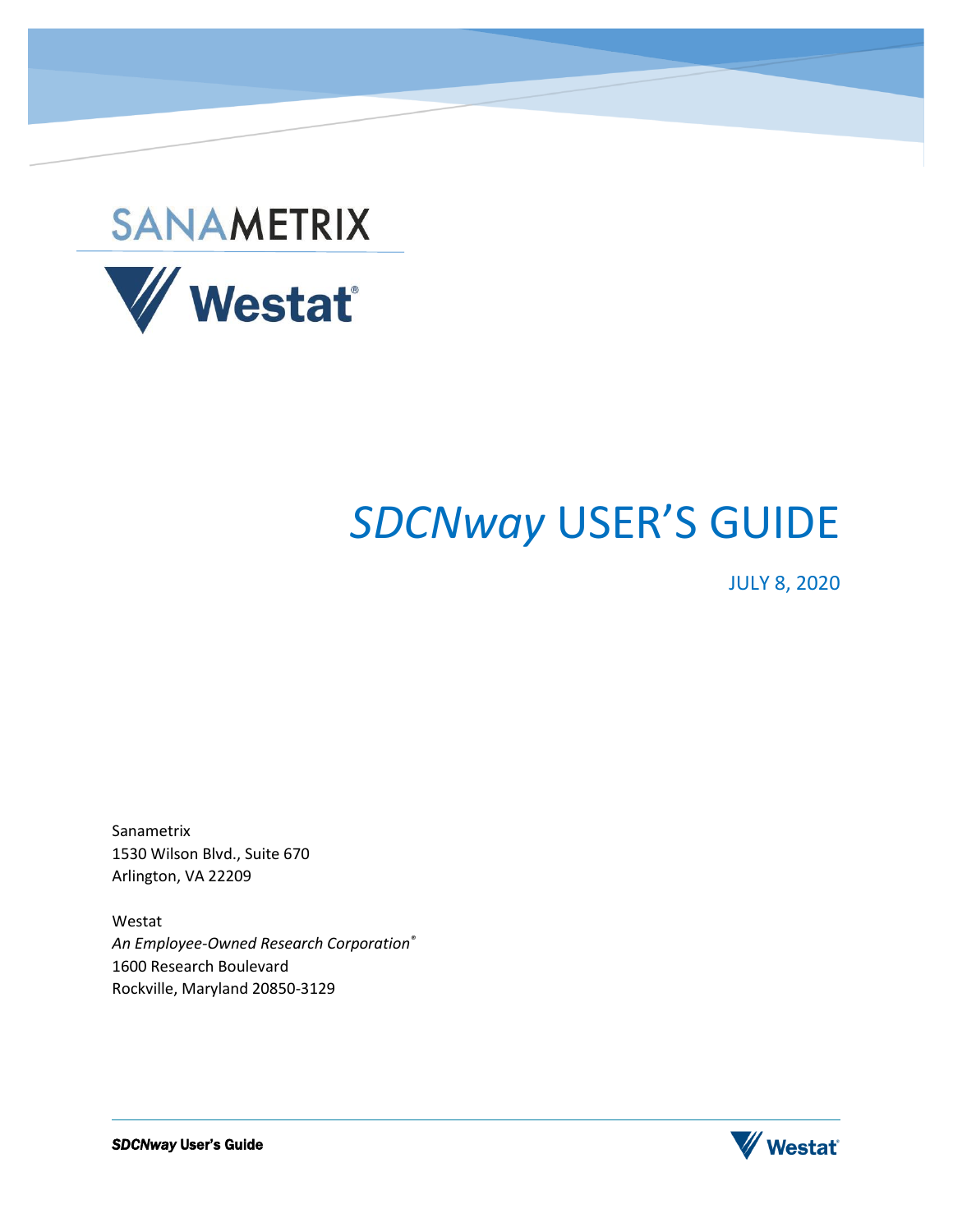# **TABLE OF CONTENTS**

| $\mathbf{1}$   |            |  |  |  |
|----------------|------------|--|--|--|
|                | 1.1        |  |  |  |
|                | 1.2        |  |  |  |
| $\overline{2}$ |            |  |  |  |
|                | 2.1        |  |  |  |
|                | 2.1.1      |  |  |  |
|                | 2.1.2      |  |  |  |
|                | 2.1.3      |  |  |  |
|                | 2.2        |  |  |  |
| 3              |            |  |  |  |
|                | 3.1        |  |  |  |
|                | 3.1.1      |  |  |  |
|                | 3.1.2      |  |  |  |
|                | 3.1.3      |  |  |  |
|                | 3.2        |  |  |  |
| 4              |            |  |  |  |
|                | 4.1        |  |  |  |
|                | 4.1.1      |  |  |  |
|                | 4.1.2      |  |  |  |
|                | 4.1.3      |  |  |  |
|                | 4.1.4      |  |  |  |
|                | 4.1.5      |  |  |  |
|                | 4.2        |  |  |  |
| 5              |            |  |  |  |
| 6              |            |  |  |  |
|                | 6.1        |  |  |  |
|                | 6.2        |  |  |  |
|                | Appendix A |  |  |  |
|                | Appendix B |  |  |  |
|                |            |  |  |  |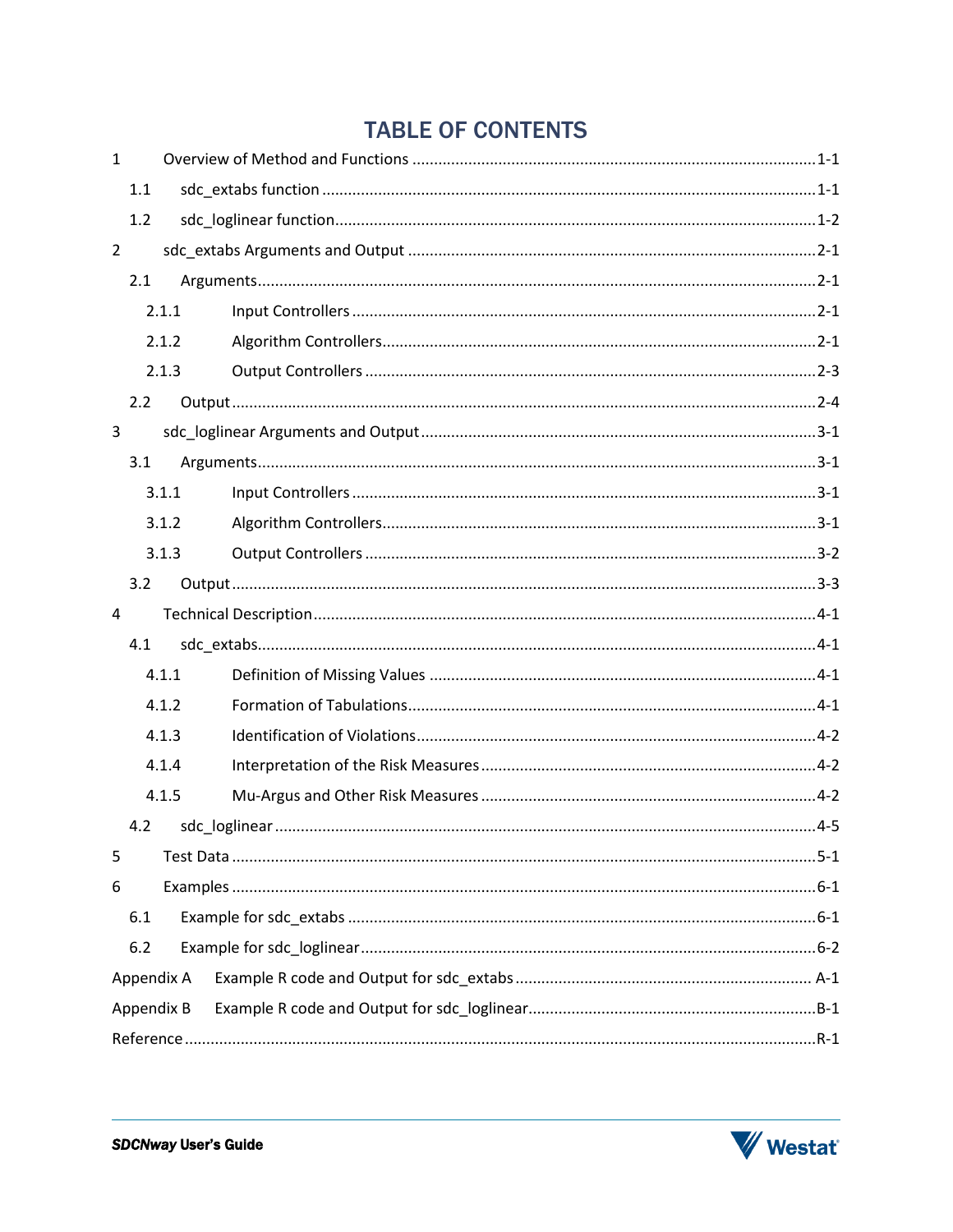# <span id="page-2-0"></span>1 Overview of Method and Functions

A risk assessment tool, an R program called *SDCNway*, is supplied through the Data Protection Toolkit to help agencies quantify the reidentification risk. The Data Protection Toolkit is created in support of the Federal Data Strategy Initiative, [\(https://strategy.data.gov/action-plan/\)](https://strategy.data.gov/action-plan/), the Federal Committee on Statistical Methodology, the Interagency Council on Statistical Policy, and the Department of Education. The Data Protection Toolkit is a website containing existing resources used by Federal government agencies for data protection.

Unless very clearly defined, risk metrics, such as in *SDCNway*, do not measure absolute risk, however, they can be very useful in determining the relative risk in testing various scenarios (e.g., adding variables to the file, recodes). The *SDCNway* program offers two main functions that are explained below: one for individual risk, and one for file risk. The individual risk is addressed through exhaustive tabulations with a useful set of reports that inform data coarsening, variable suppression and random perturbation. There are three sets of metrics to measure the file level reidentification risk, based on log-linear modeling by Skinner and Shlomo (2008), Mu-Argus, and those proposed in El Emam (2011). Given a set of key variables whose cross-tabulation forms *K* cells, all three approaches can be used to derive the file-level re-identification risk by aggregating the individual-level risk estimated from models. We briefly describe each approach, and then discuss practical issues when employing these procedures.

The *SDCNway* package consists of two functions: sdc\_extabs and sdc\_loglinear.

- sdc\_extabs mainly uses an exhaustive tabulation method to quantify the disclosure risk. It tabulates cell counts for different combinations of variables provided by the user. Using these counts, this function identifies variable categories and records which are considered high risk for disclosure.
- sdc loglinear uses the log-linear model approach (Skinner and Shlomo, 2008) to estimate file-level re-identification risk.

# <span id="page-2-1"></span>1.1 sdc\_extabs function

The basic idea of **sdc** extabs is to identify the attributes or combinations of attributes that make a record different from the others in survey data. This is achieved through the exhaustive tabulation method. The unique or rare cases are associated with high disclosure risk. If a sample case can be uniquely identified by a small number of less detailed attributes, it is even more risky because it is

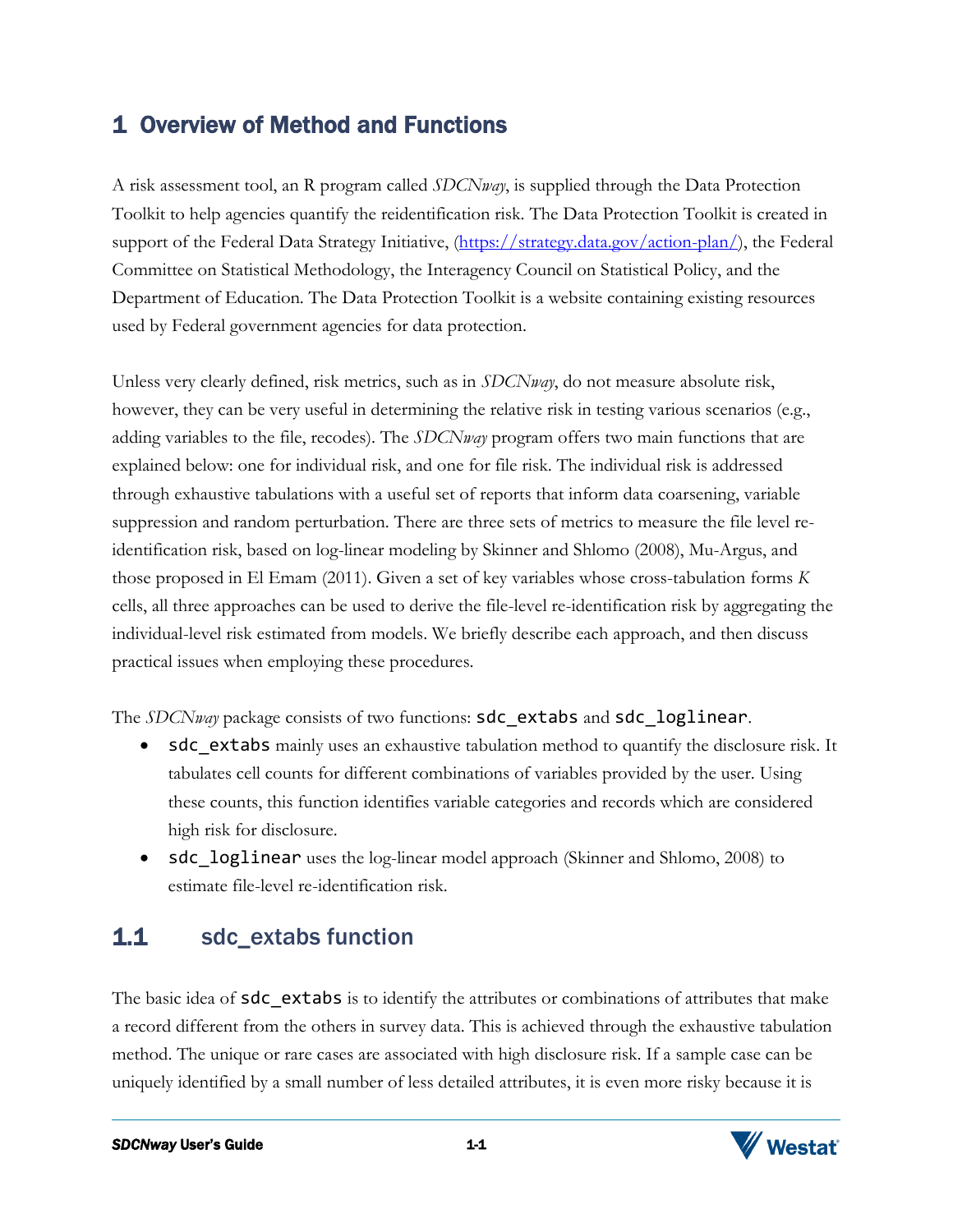highly likely to be a population unique. Disclosure risk may arise if an intruder intends to identify individuals and disclose their identities or attributes through the matching of known information to external sources.

For forming the tabulations, it is recommended to use factual identifiers such as demographic and geographical variables. Variables with subjective responses, such as cognitive items, are not visible or identifiable by data intruders and would typically be excluded from the extensive multi-way analysis.

Within **sdc** extabs, a limited recoding utility is offered, if requested by the user. The user can recode some non-missing values of a variable to be missing so that these values will not be involved in the subsequent risk analysis. That is, the values will not be included in any combination of attributes to determine sample uniqueness or rareness. After initial recodes are implemented, the next phase of the risk analysis is to process all possible tables of certain dimensions for a specified number of variables. Violations are flagged when table cell counts (and/or weighted cell counts) are less than a given threshold rule – three for example (i.e., Rule of 3). For each category of each variable, the proportion of table cells with violations is computed among all cells in which a variable is involved. The algorithm counts the number of violations in which a record is involved for the set of tables generated.

This **sdc** extabs function provides a summary that informs the decisions about the need for data perturbation, further recoding or suppression. Recoding (or collapsing) non-missing values to other non-missing values needs to be done outside of **sdc** extabs. Besides the method described above, two other sets of risk measures are also calculated within **sdc** extabs, including the Mu-Argus (Polettini 2003) score and the risk measures proposed by El Emam (2011). The details can be found in Section 4.

### <span id="page-3-0"></span>1.2 sdc\_loglinear function

The sdc loglinear function estimates the file-level re-identification risk using the log-linear model approach. This approach assumes the intruder knows everything in a set of factual identifiers about a person. Cells are formed by cross-tabulating the entire set of factual identifiers. Sample uniques in the cells are determined. Population counts in the cells are estimated by fitting log-linear models using the iterative proportional fitting method. Based on the fitted population counts, the reidentification risk for the sample uniques are calculated and summarized across all sample uniques in the file.

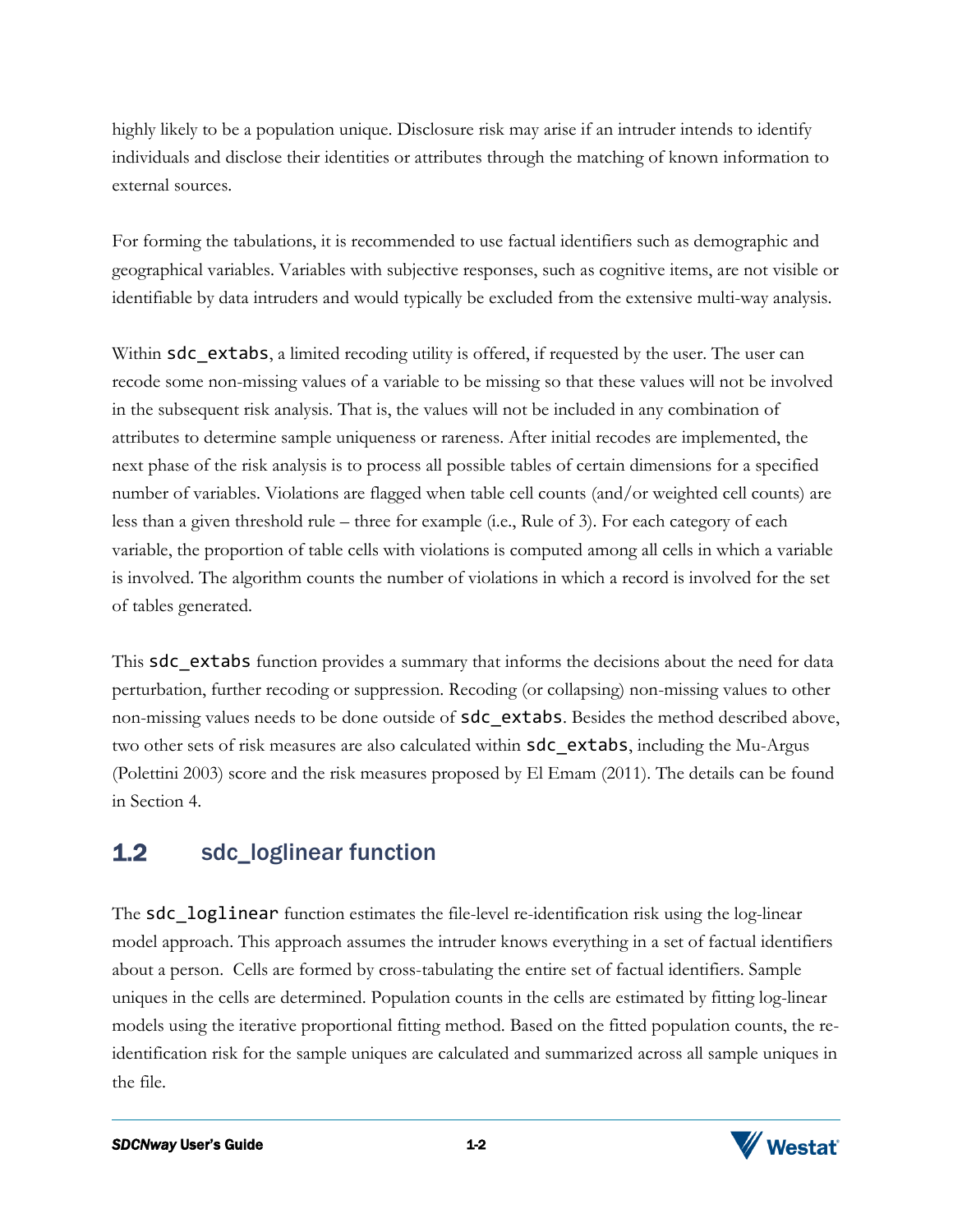The sdc\_loglinear function does not offer a recoding utility except for blank values. The input data should not contain any missing values among factual identifiers and the weight variable. Otherwise, the function will give an error message.

This function provides a summary of the file-level re-identification risk that informs the decisions about the need for data perturbation, further recoding or suppression to reduce risk.

Sections 2 and 3 describe the parameters and syntax for sdc\_extabs and sdc\_loglinear, respectively. Section 4 presents a technical description of the algorithm of the two functions. Section 5 describes the test dataset that accompanies the package and Section 6 includes examples using these data.

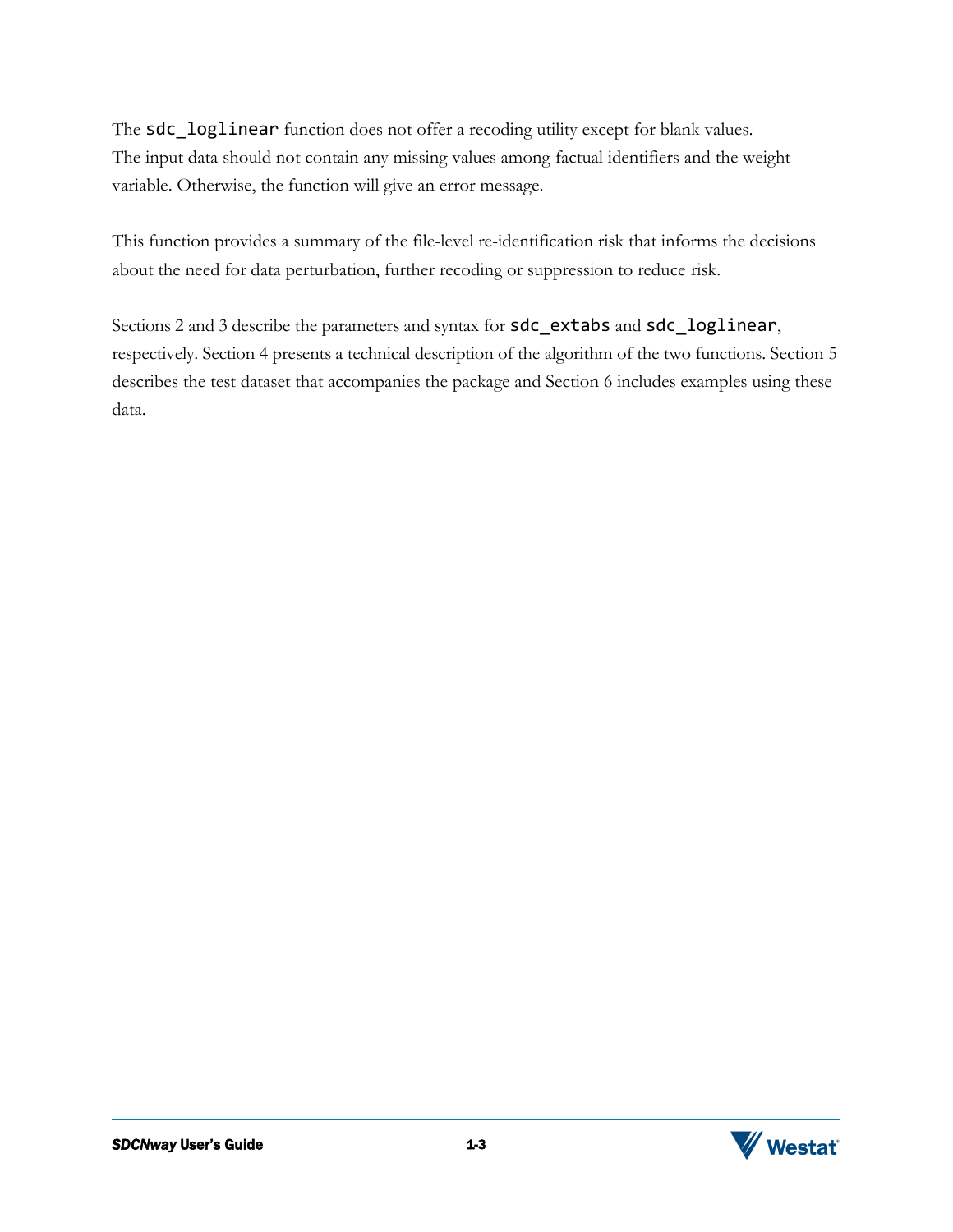### <span id="page-5-0"></span>2 sdc\_extabs Arguments and Output

This section discusses the usage of sdc\_extabs*.* Section 2.1 provides details of the arguments in sdc\_extabs and Section 2.2 describes the output created by sdc\_extabs.

The following shows the general usage of sdc\_extabs.

```
sdc extabs(data, ID = NULL, weight = NULL, varpool = names(data), forcelist =
character(0), forcenum = 1, missingdef = list(), mindim = 1, maxdim = 2,
threshold = NULL, wgtthreshold = NULL, condition = NULL, output filename =
NULL, tau1 = 0.2, tau2 = 0.2, include mu argus = TRUE)
## S3 method for class 'sdc_extabs'
print(x, cutoff = 50, summary outfile = NULL, \dots)
## S3 method for class 'sdc_extabs'
plot(x, plotpath = NULL, plotvar1 = character(0), plotvar2 = character(0),
...)
```
### <span id="page-5-1"></span>2.1 Arguments

The **sdc** extabs function uses the following arguments.

# <span id="page-5-2"></span>2.1.1 Input Controllers

data = *Data frame* containing the data for which we are to measure disclosure risk. Unexpected behavior may result if any column name begins with a period. This parameter is required.

ID = *Name* of column which identifies record. If NULL (default), an ID column named ROW\_NUMBER is created and used in reports.

weight = Column *name* for the weight variable to be used to calculate the weighted counts. NULL or empty if none. This parameter is only required if **wgtthreshold** is specified. Note that if a weight variable is not provided, the number of statistics and plots that are produced is significantly reduced.

# <span id="page-5-3"></span>2.1.2 Algorithm Controllers

varpool = Vector of column *names* over which to form tables. This parameter is required.

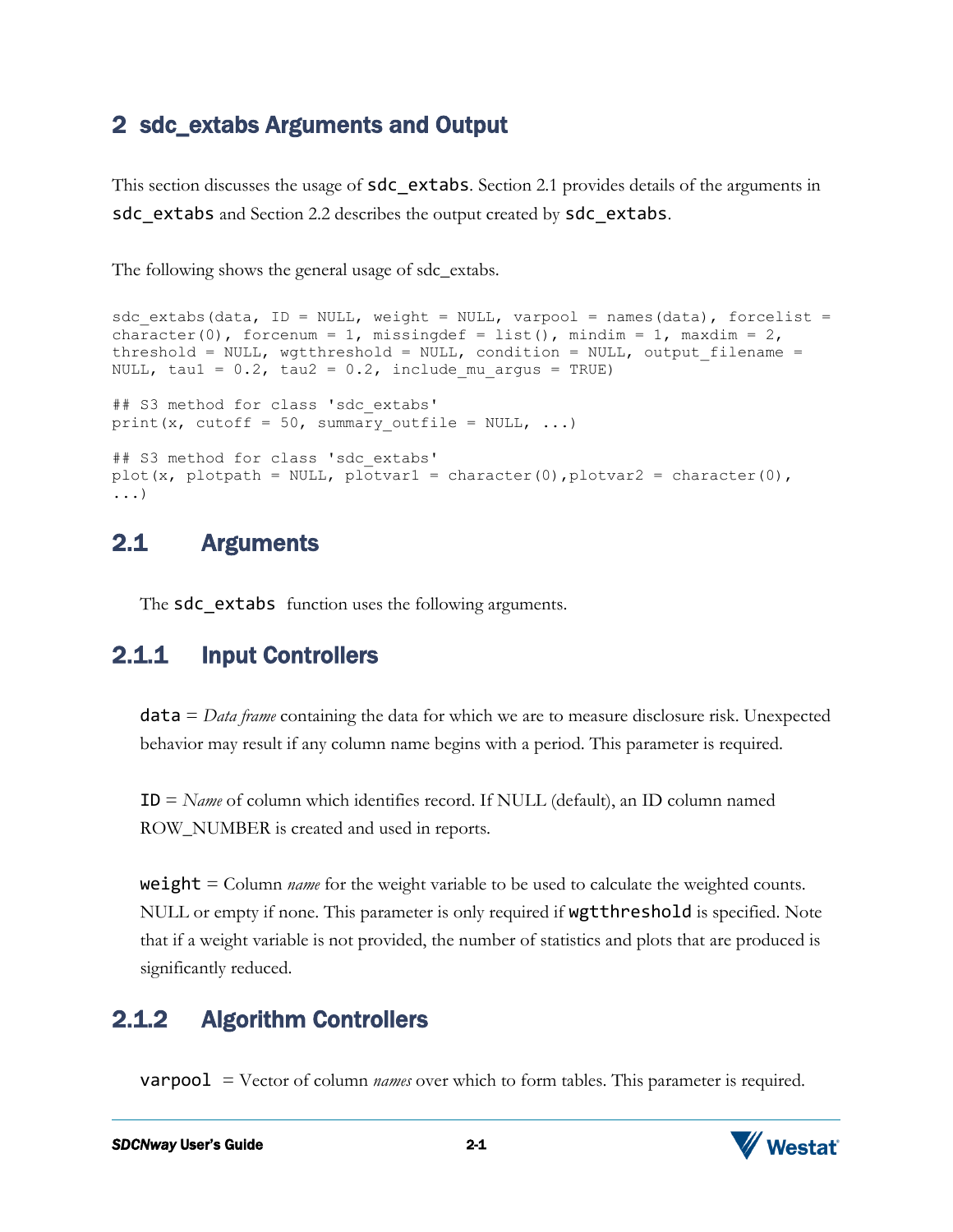forcelist = Vector of variable *names*. A specified number (see forcenum below) of the variables in forcelist are included in all tabulations. That is, all tabulations will have a number of variables from **forcelist** exactly equal to **forcenum**. This parameter is optional. The default value is 1. The variables in forcelist must also be included in varpool.

forcenum = *integer* specifies the number of variables in forcelist that are mandatory for all tabulations. The default is set to 1 if forcelist is not blank but forcenum is not specified.

missingdef = A named *list* specifying missing values. The names correspond to column names in data. It indicates values of **varpool** to be recoded as missing values. This parameter is optional. If missingdef is left blank, then no recoding will occur. The recoding is temporary and only lasts until the run is finished. In the output file all the variables will keep their original values as in the input file. Note if character and factor variables have blank values, blank needs to be specified in the missingdef in order to be treated as missing. On the other hand, NA values in data are treated as missing regardless of **missingdef**. If you do not want NA values to be treated as missing, please recode them before passing the data to this function.

mindim = *integer* specifies the minimum number of varpool variables (including forcelist variables) that can be used to form tables. mindim should not be smaller than forcenum. This parameter is optional. The default is set equal to 1.

 $maxdim =$  *integer* specifies the maximum number of **varpool** variables (including forcelist variables) that can be used to form tables. This parameter is optional. The default is set equal to 2.

threshold = *integer* specifies the threshold rule that is used to identify violation cells in terms of unweighted counts. If the number of records in a cell is less than threshold, the records in the cell are flagged as violations, and their violation counts increase by 1. This parameter is optional. If both threshold and wgtthreshold are NULL, threshold will be set to 3 and the weighted threshold will not be used. The threshold can be used alone or together with wgtthreshold (see below).

wgtthreshold = *constant* specifies the threshold rule that is used to identify violation cells in terms of weighted counts. If the sum of weights in a cell is less than wgtthreshold, the

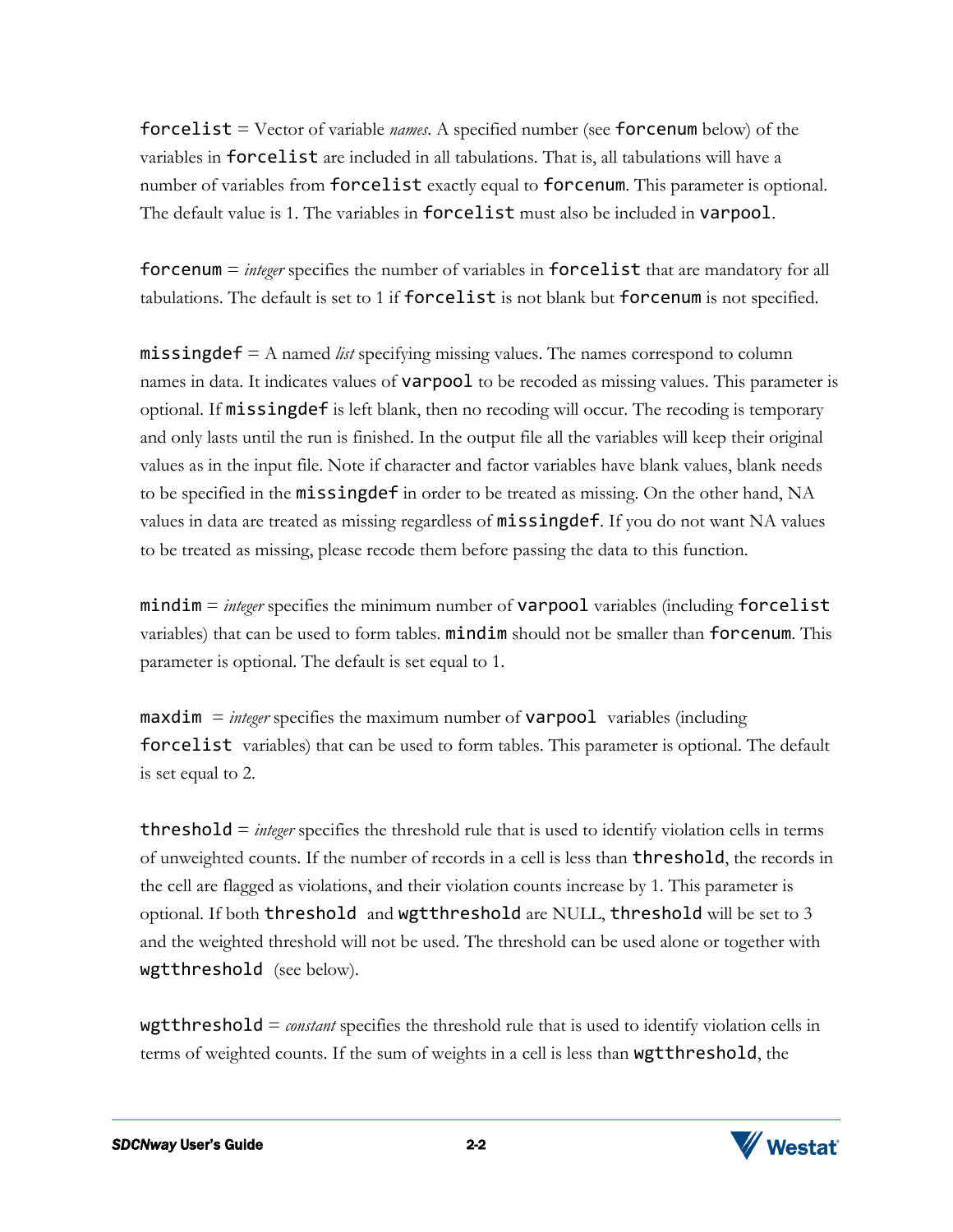records in the cell are flagged as violations, and their violation counts increase by 1. This parameter is optional. wgtthreshold can be used alone or together with threshold.

condition =  $\alpha$ <sup>*"and"*</sup> (or  $\alpha$ *AND*<sup>"</sup>) or  $\alpha$ <sup>"</sup> (or  $\alpha$ <sup>"</sup>OR<sup>"</sup>) specifies the condition to connect the unweighted threshold rule (threshold) and the weighted threshold rule (wgtthreshold) when both threshold rules are applied. If both threshold and wgtthreshold are specified, condition should not be blank. This parameter is ignored if weight is NULL.

tau1 = *value* specifies the threshold to compute the risk measure pRa. The default value is 0.2. This parameter is ignored if weight is NULL.

tau2 = *value* specifies the threshold to compute the risk measure jRa. The default value is 0.2.

### <span id="page-7-0"></span>2.1.3 Output Controllers

**output** filename  $=$  *name* of csv file to save the data set with violation counts and mu-argus scores attached. NULL if none. The file has the same content as the file specified in DATA parameter, except that it contains two additional variables mentioned earlier. If no path is specified, it will be put in the current working directory, but you can specify a full path if you prefer.

include\_mu\_argus = *TRUE* or *FALSE*. This is a flag indicating whether Mu-Argus and El-Emam statistics should be calculated. The default value is TRUE.

cutoff = *integer* specifies that the output report will display, for each table dimension, the top cutoff variable categories with the highest violation rates. The violation rate for a variable/category is computed as the percent of violation cells in all possible cells involving this variable/category at a given table dimension. This parameter is optional. The default is set equal to 50.

summary\_outfile = *name* of permanent summary output file in .txt format. If not NULL, console output is copied to the file. Default is NULL (no logging of output). Errors and warnings are not diverted (consider running in batch mode if logging is needed).  $x =$  an *object* of class **sdc** extabs, as returned by the **sdc** extabs function.

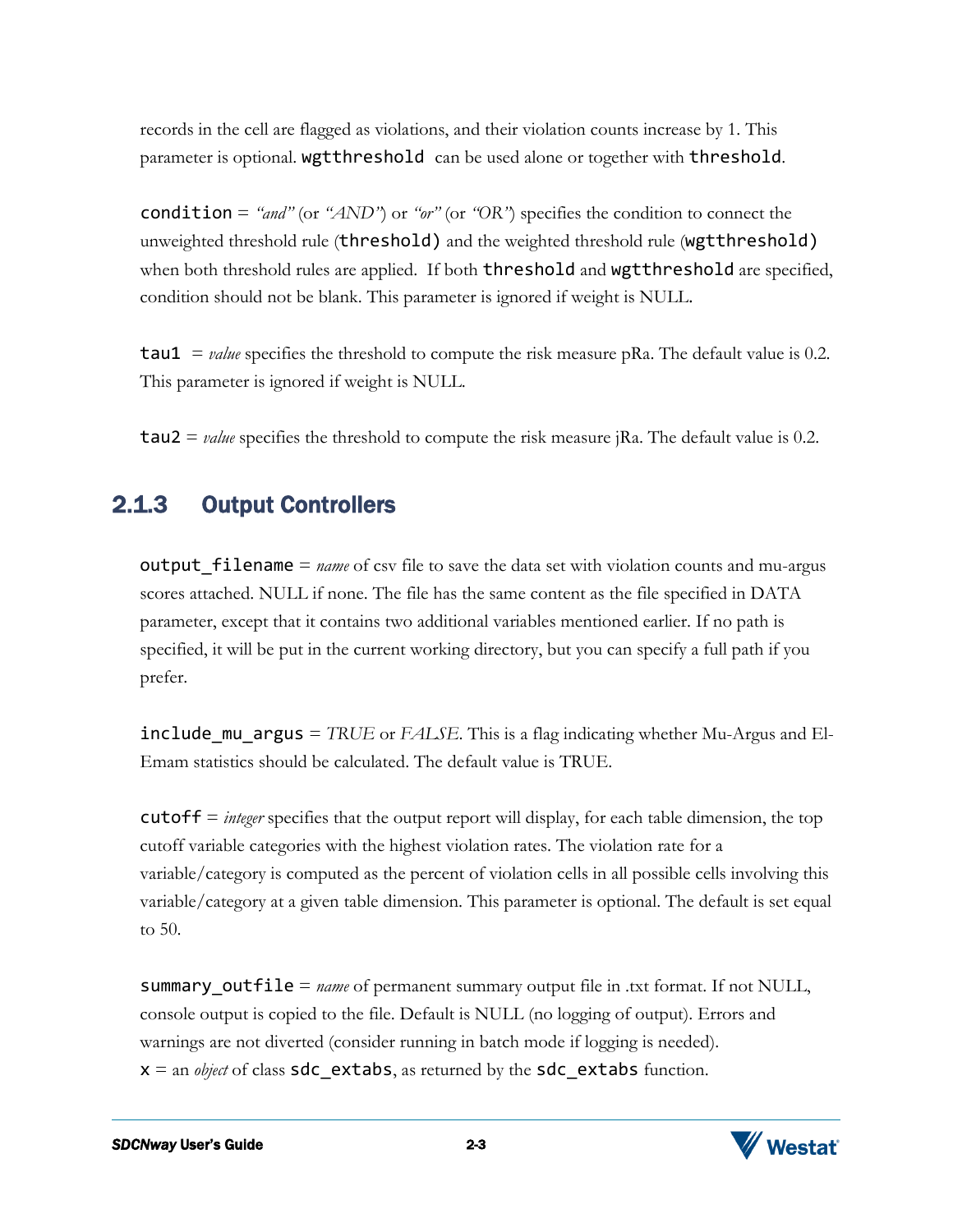plotpath = *directory* to save plots. If the directory does not exist, the function will create it if the parent directory exists. Plots are saved as jpegs (quality  $= 100\%$ ). If **plotpath** is NULL (default), plots are not saved.

plotvar1 = a vector of *names* of discrete variables for boxplots. Each of these variables is used as the variable for the x-axis, and Mu-Argus score and violation counts are used as variables for the y-axis. If none, boxplots are not produced.

plotvar2 = a vector of *names* of continuous variables for scatterplots. Each of these variables is used as the variable for the x-axis, and Mu-Argus score and violation counts are used as variables for the y-axis. If none, scatterplots are not produced.

# <span id="page-8-0"></span>2.2 Output

The output of **sdc** extabs contains the following sections.

- A printout shows crosstabs of the original variable and its recoded version for each and every one of the variables specified in varpool.
- A printout shows the total number of records in the data file, and statistics of violation counts such as minimum, maximum, and so on. A printout shows percentage of violations by table dimension, variable, and category of variable for each table dimension. The printout is sorted by ascending table dimension and descending percentage of violations. The percentage of violations for a category of a variable indicates the percentage of violation cells among all possible table cells which are of a certain dimension and involve this specific variable/category. This output summarizes the risk at the variable level, which helps the user to make decisions on confidentiality treatments such as suppression or recoding. Categories with 0 violations are not printed.
- A printout shows the percent of records with violations for each category of each varpool variable. It identifies the variable/category that contributes most to the disclosure risk and may be used to facilitate the decision on collapsing categories or suppressing variables.
- If include mu argus = TRUE, a printout shows the total and mean Mu-Argus scores by cell sizes of the tables created by cross-tabulating all varpool variables.
- If include mu argus = TRUE, a printout shows the risk measures proposed by El Emam (2011). See Section 4.1.5 for details.
- A printout shows top 10 records with most violations.



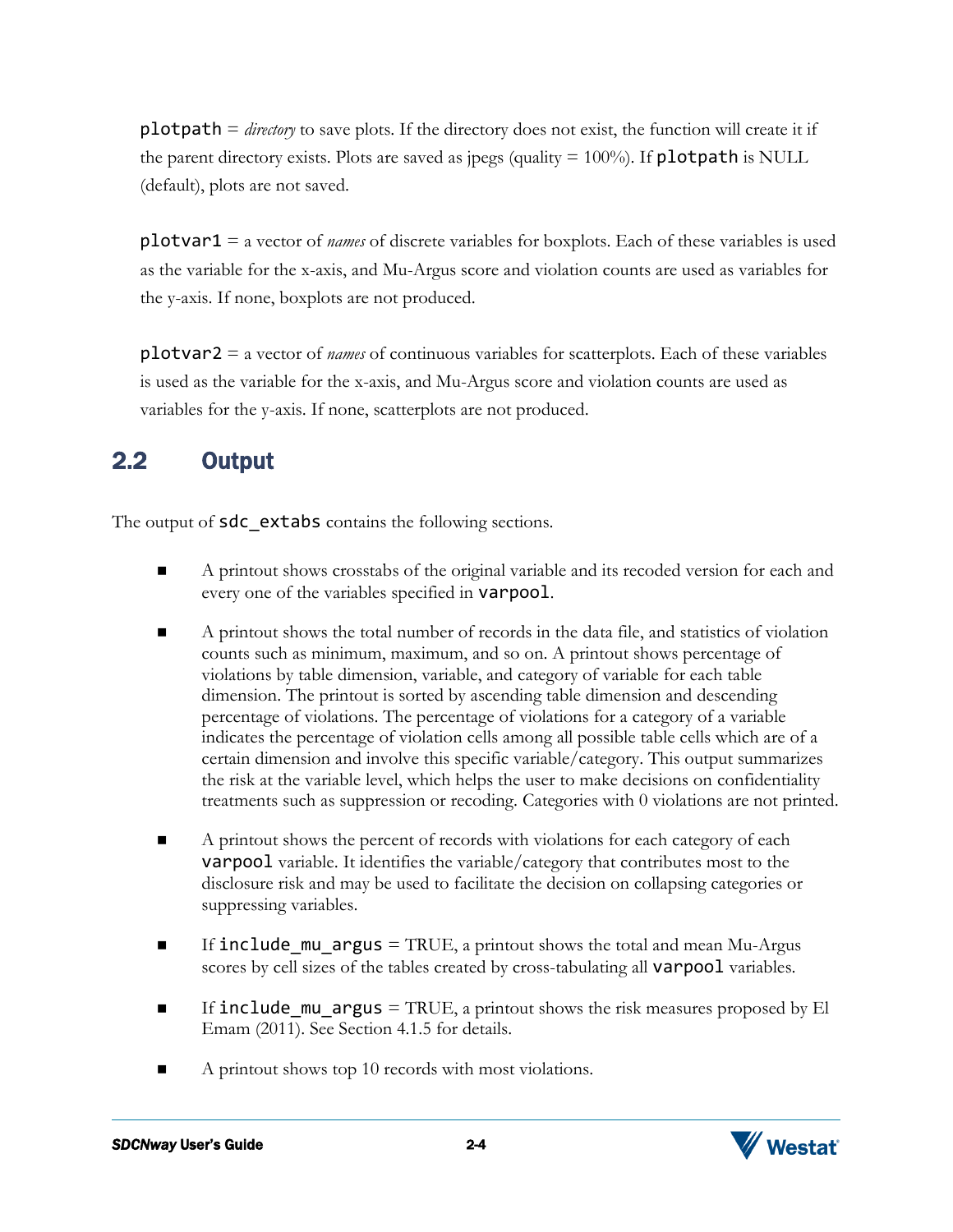Additionally, boxplots and scatterplots can be produced if requested by the user. The plots show the distribution of the Mu-Argus risk score and violation counts, respectively, by the auxiliary variables specified by the user.

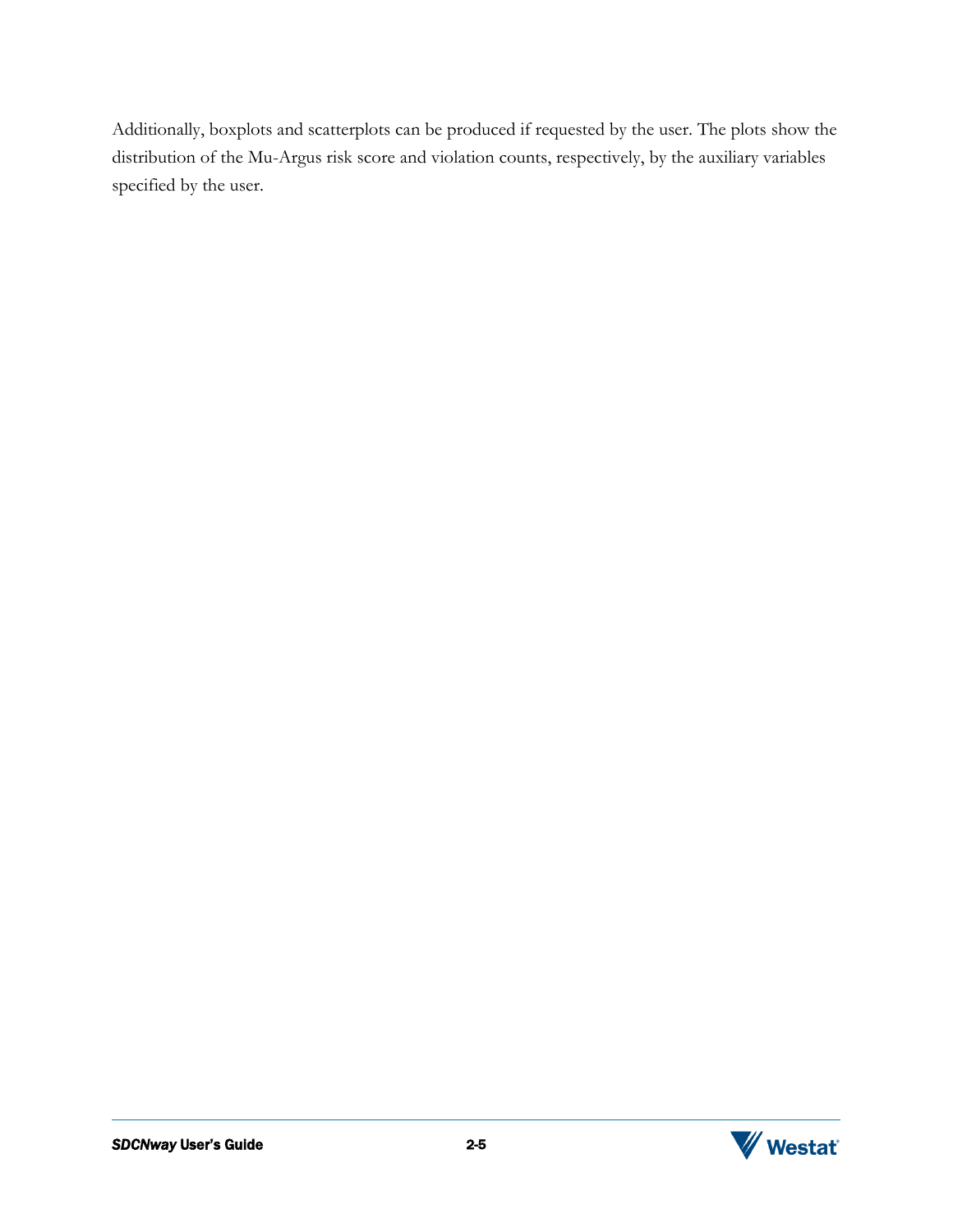### <span id="page-10-0"></span>3 sdc\_loglinear Arguments and Output

This section discusses the usage of **sdc** loglinear function. Section 3.1 provides details of the arguments in sdc\_loglinear and Section 3.2 describes the output created by sdc\_loglinear.

**The following shows the general usage of sdc\_loglinear.** 

```
sdc loglinear(data, weight, varpool, degree = 2, numiter = 40, epsilon = 0.001,
blanks_as\_missing = TRUE, output_filename = NULL)
## S3 method for class 'sdc_loglinear'
print(x, summary_outfile = NULL, ...)
```

```
## S3 method for class 'sdc loglinear'
plot(x, plotpath = NULL, plotvar1 = character(0), plotvar2 =
character(0), n...)
```
# <span id="page-10-1"></span>3.1 Arguments

Each argument of the **sdc** loglinear function is discussed in detail below.

# <span id="page-10-2"></span>3.1.1 Input Controllers

data = *data frame* containing the data for which we are to measure file-level disclosure risk. Unexpected behavior may result if any column name begins with a period. This parameter is required.

weight = column *name* for the weight variable. Note the data should not contain any missing values for the weight variable. This parameter is required.

# <span id="page-10-3"></span>3.1.2 Algorithm Controllers

varpool = vector of column *names* to be used in the model. Note the data should not contain any missing values among **varpool** variables. NA values in **data** are treated as missing. If you

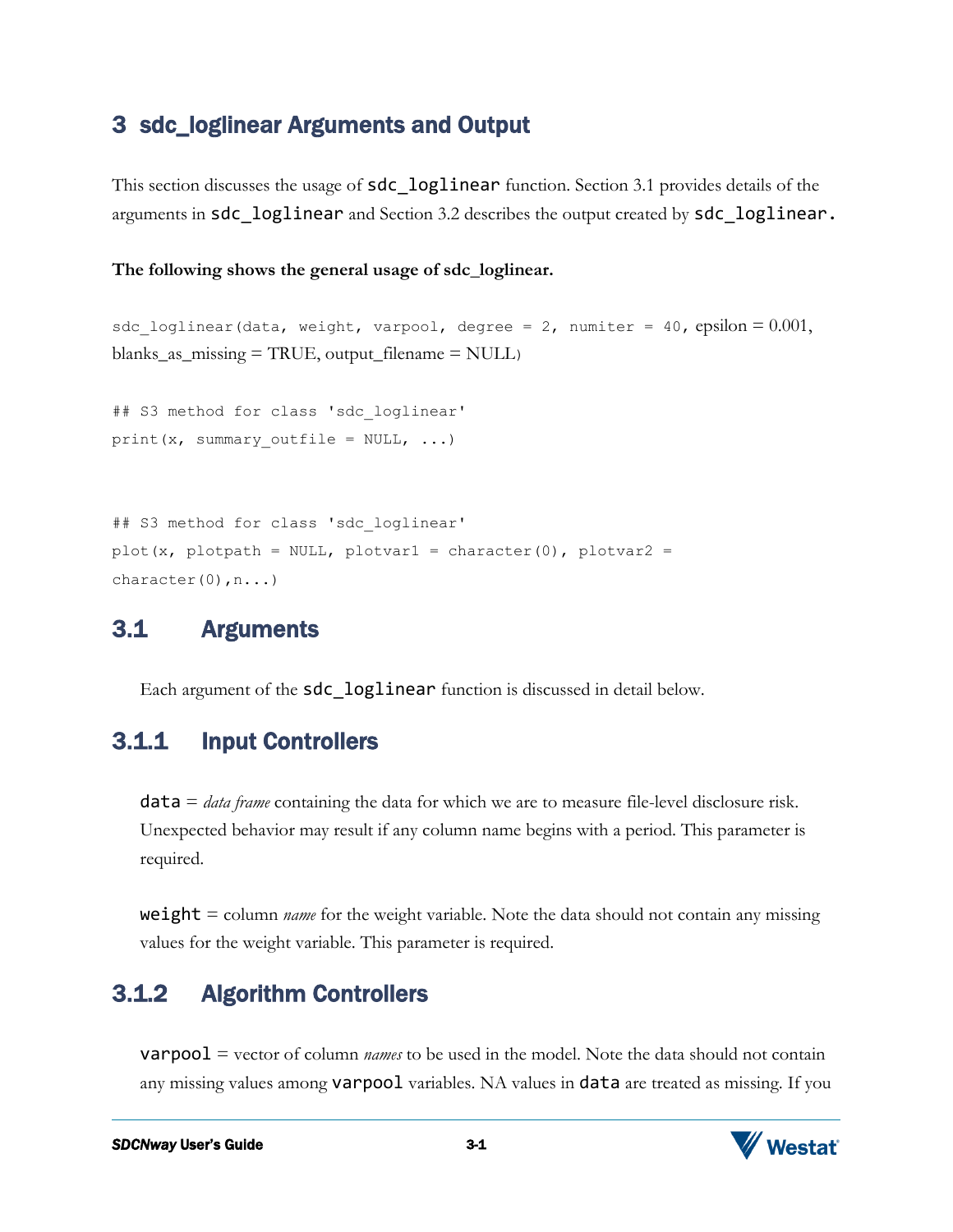do not want NA values to be treated as missing, please recode them before passing the data to this function. This parameter is required.

degree = *integer* for the degree of highest interaction terms to be used in the log-linear model. The default value is 2.

numiter = *integer* for themaximum number of iterations to run iterative proportional fitting for log-linear model. The default value is 40.

blanks\_as\_missing = *TRUE* or *FALSE*. If TRUE, character and factor variables that are blank or pure whitespace are treated as missing values. The default value is TRUE. Note the data should not contain any missing values among varpool variables. If any of the varpool variables have blank values, you need to either set **blanks** as missing=FALSE, or recode blanks to nonmissing values before running the **sdc** loglinear function. Otherwise an error message will appear. If blanks as missing=FALSE then blank will be treated as a valid value.

epsilon = *value* for the maximum deviation allowed between observed and fitted margins. It should be a number much smaller than 1 to make sure the log-linear model is fitted well. The default is set equal to 0.001. The program will stop iteration once either the **epsilon** criterion or the numiter criterion is met.

### <span id="page-11-0"></span>3.1.3 Output Controllers

**output** filename = *name* of the csv file to save the data set with record-level risk measures, .tau1\_rec\_cellmean, tau2\_rec\_cellmean, tau1\_rec\_overallmean, and .tau2\_rec\_overallmean, attached. The record-level risk measures are based on the model with the degree of interactions specified by the **degree** parameter. NULL if no output file is to be saved.

 $x =$  an *object* of class **sdc** loglinear, as returned by the **sdc** loglinear function. It is the input for the plot and print methods.

summary outfile = *name* of permanent summary output file in .txt format. If not NULL, console output is copied to the file. Default is NULL (no logging of output). Errors and

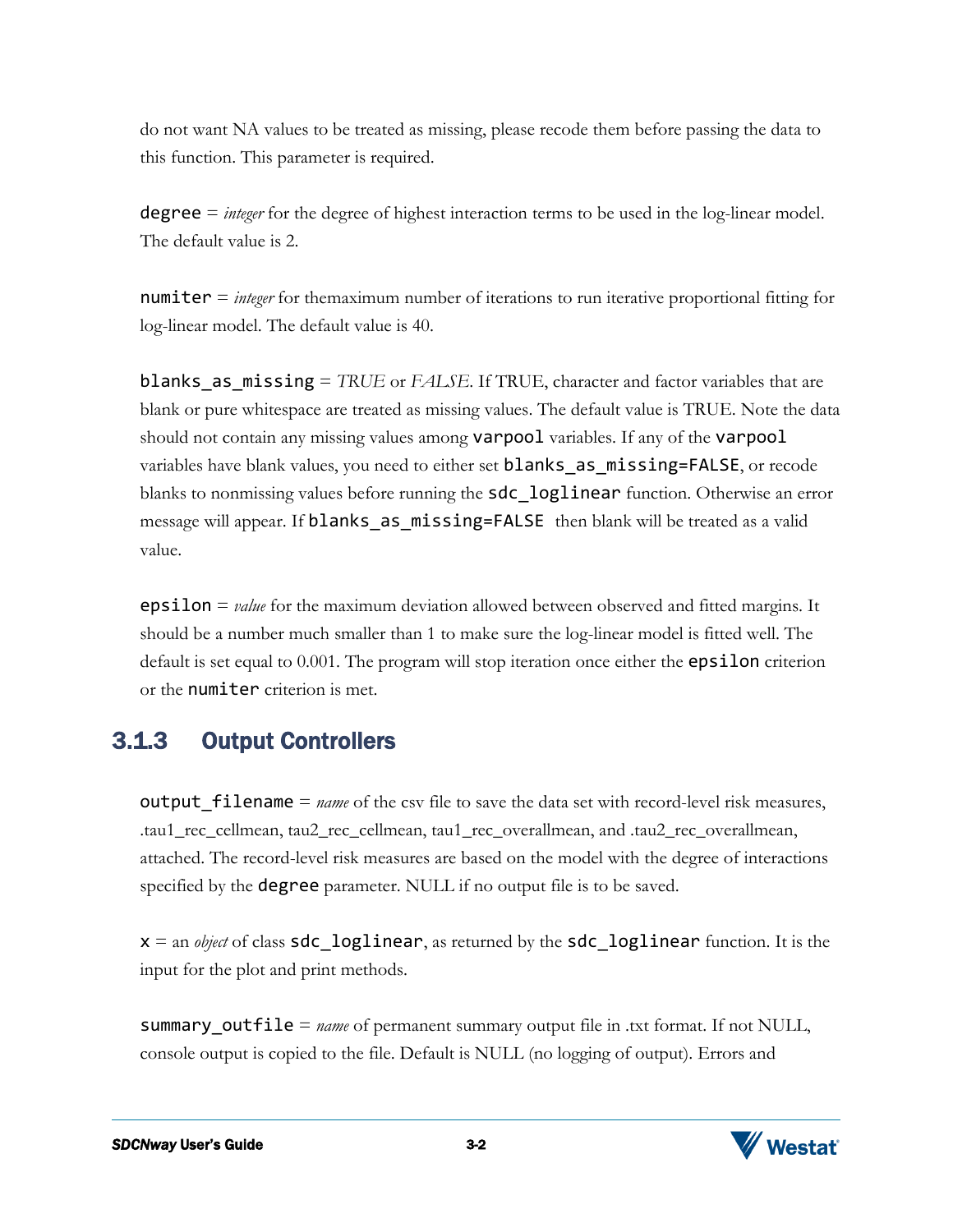warnings are not diverted (if logging of these is needed, consider running your program in batch mode).

plotpath = *directory* to save plots. If the directory does not exist, the function will create it if the parent directory exists. Plots are saved as jpegs (quality  $= 100\%$ ). If **plotpath** is NULL (default), plots are not saved.

plotvar1 = a vector of *names* of discrete variables for boxplots. Each of these variables is used as the variable for the x-axis, and the record-level tau1and tau2 are used as variables for the yaxis. If none, boxplots are not produced.

plotvar2 = a vector of *names* of continuous variables for scatterplots. Each of these variables is used as the variable for the x-axis, and the record-level tau1and tau2 are used as variables for the y-axis. If none, scatterplots are not produced.

# <span id="page-12-0"></span>3.2 Output

The output of sdc\_loglinear contains the following sections.

- A printout shows the risk estimates and goodness of fit statistics using the inverse of overall average weight to estimate cell sampling rate. The printout has two rows. The first row shows the results for main-effect model, and the second row shows the results for the model containing all  $\#$ -way interactions, where  $\#$  is specified by the **degree** parameter. There are eleven columns in the printout as described below.
	- o The first two columns show the number of records (sampsize) in the file and average number of records per cell (avg\_cell\_size), respectively;
	- o The third column (interaction) shows the number/degree of interaction terms included in the log-linear model;
	- o The fourth and fifth columns (tau1Risk and tau2Risk) show two types of risk estimates<sup>1</sup> averaged over all records in the file;
	- o The next two columns (tau1 and tau2) show two types of overall risk estimates;

<sup>&</sup>lt;sup>1</sup> See Section 4.2 for details about the risk estimates and goodness of fit statistics.



l

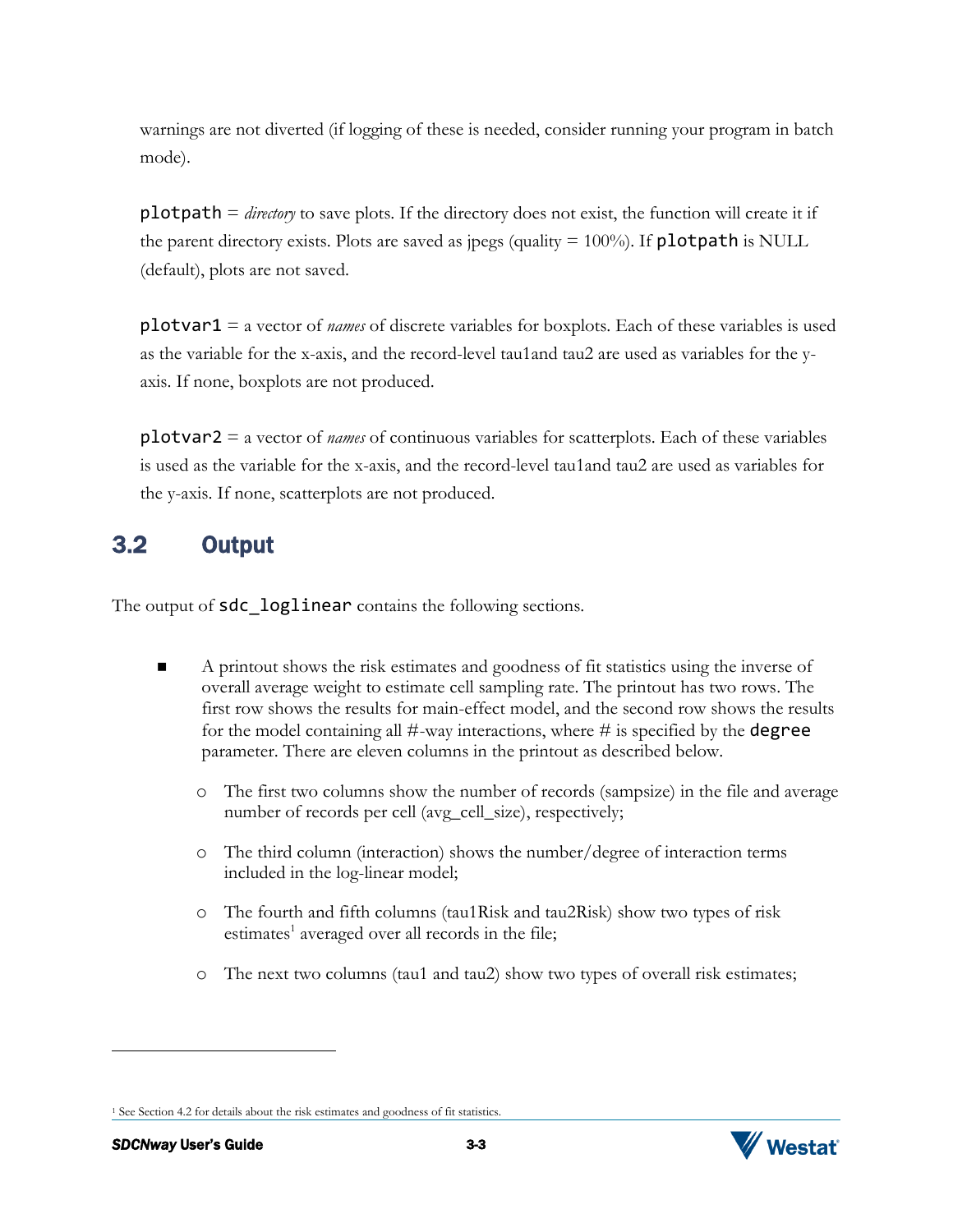- o The next two columns (B\_tau1\_type1 and B\_tau1\_type2) show two types of goodness of fit statistics for the type 1 risk (tau1); and
- o The last two columns (B\_tau2\_type1 and B\_tau2\_type2) show two types of goodness of fit statistics for the type 2 risk (tau2).
- A printout similar to the bullet above except using the inverse of cell average weight to estimate cell sampling rate.
- Boxplots and scatterplots can be produced if requested by the user. The plots show the distribution of record-level risk measures by the auxiliary variables specified by the user.



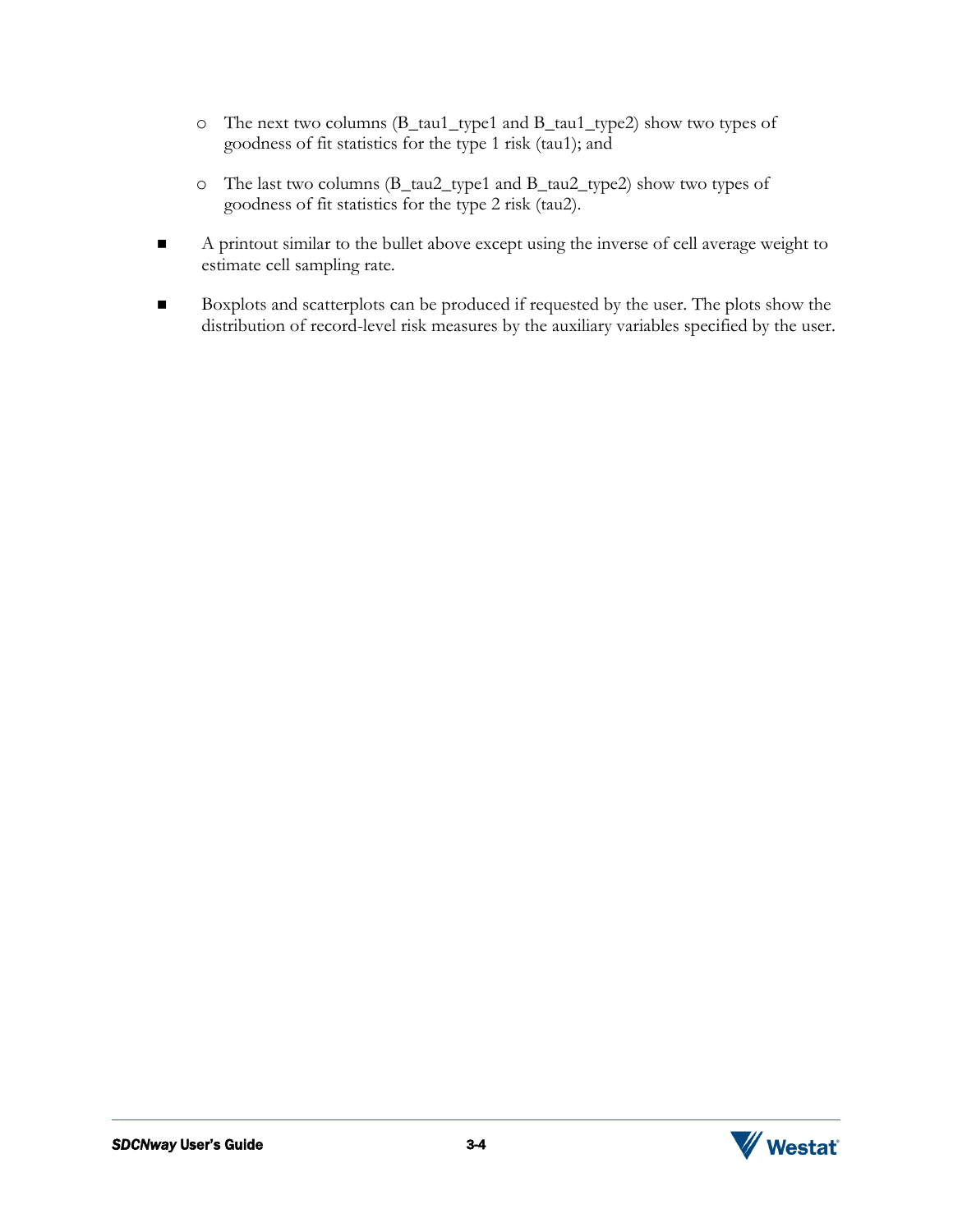### <span id="page-14-0"></span>4 Technical Description

This section provides a technical description for the SDCNway package.

- For the sdc extabs function: definition of missing values (Section 4.1.1), formation of tabulations (Section 4.1.2), identification of violations (Section 4.1.3), interpretation of the risk measures (Section 4.1.4), and formulae for Mu-Argus and El-Emam risk metrics*.*
- For the **sdc** loglinear function, descriptions of risk measures and goodness of fit statistics.

### <span id="page-14-1"></span>4.1 sdc\_extabs

### <span id="page-14-2"></span>4.1.1 Definition of Missing Values

In the first phase of sdc\_extabs, the user may recode some values of varpool variables from non-missing to missing through the option missingdef. sdc\_extabs only examines the tables based on complete cases. In other words, cases with missing values in any of the variables in a table will be excluded. For example, if a record has variable A equal to missing, then this record will not be used in any tabulations involving variable A. However, this record will still be used in the tabulations that do not involve variable A if it contains no missing values in any of the table variables. Sometimes answers such as "Don't Know", "Refused", "Inapplicable", etc, are coded into special non-missing values such as 7, 8, 9, -1, 999, … in the survey data. If the user determines that these values do not carry useful information to the intruders and should not be involved in the risk analysis, he may choose to recode these values to be missing in the **sdc** extabs function. These recodes are temporary and only last until the end of the run. The output file still contains the original variables and values.

# <span id="page-14-3"></span>4.1.2 Formation of Tabulations

The function exhaustively forms *m*-way tables using the variables in varpool or the temporarily recoded variables if missingdef is specified. The lower and upper bounds for the dimension parameter *m* are specified in **mindim** and **maxdim**. The tables contain complete cases only. In total, the function forms and scans *n* tables, where

$$
n = \sum_{m=MINDIM}^{MAXDIM} \binom{p}{m} = \sum_{m=MINDIM}^{MAXDIM} \frac{p(p-1)\cdots(p-m+1)}{m(m-1)\cdots1},
$$

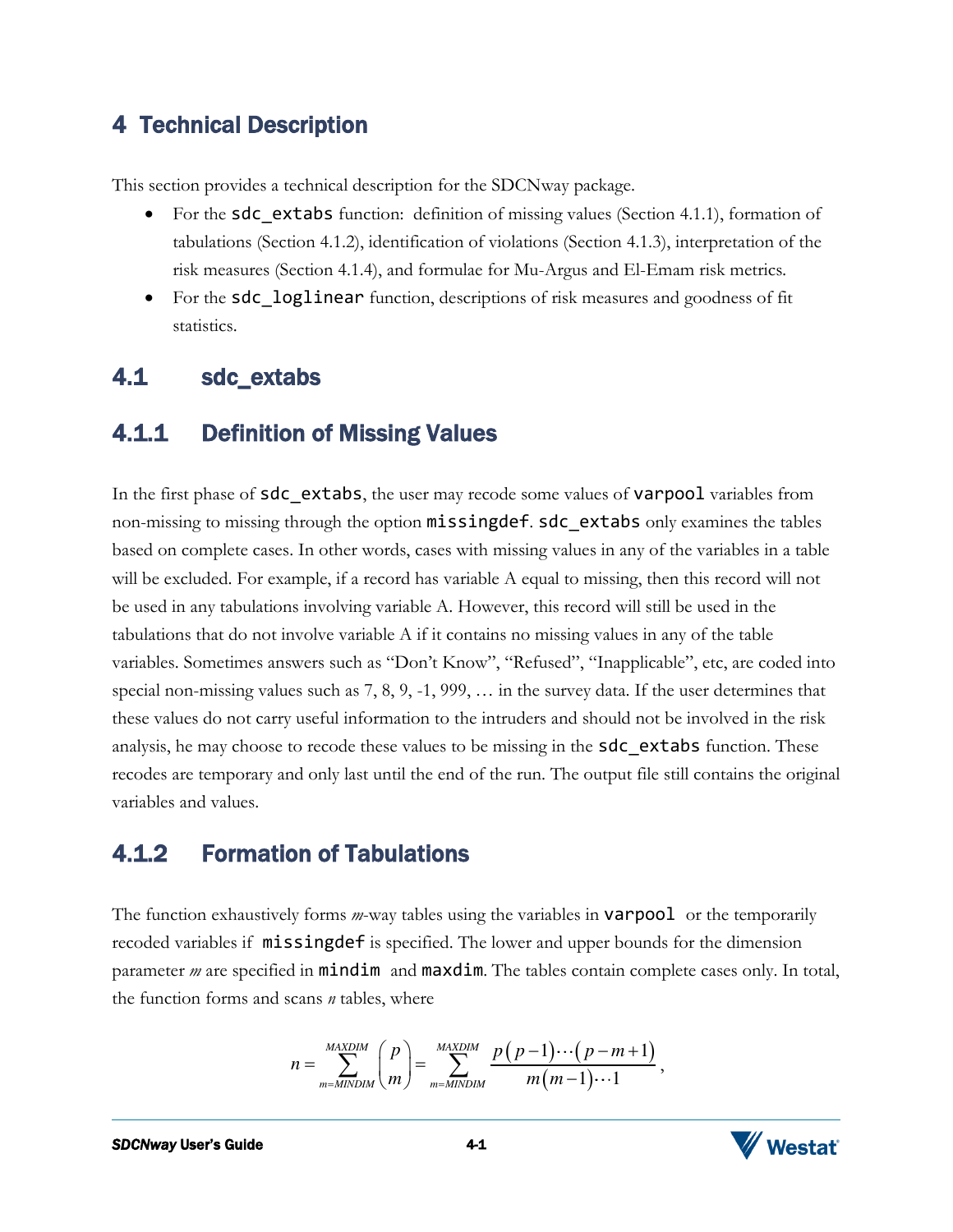and  $p$  is the number of variables in **varpool**.

### <span id="page-15-0"></span>4.1.3 Identification of Violations

If the number of cases in a cell is less than threshold or the weighted cell count is less than **wgtthreshold**, this cell is flagged as a violation cell, and the variables/categories (e.g. sex  $= 2$  and region = 3) used to define this cell are identified as "contributing to cell violations." Meanwhile, violation counts keep track of the number of times a case has been in any violation cells. In this case, the violation count for the cases in this cell increase by one.

### <span id="page-15-1"></span>4.1.4 Interpretation of the Risk Measures

Two risk measures are summarized in the output report: (1) violation counts; (2) percent of cell violations by variable/category. The first measure indicates the risk level of each data record. The output report shows some summary statistics, such as minimum, median, maximum, mean, and sum of the violation counts. The results can be helpful for applying data perturbation techniques such as data swapping.

The second measure indicates which variables/categories contribute to cell violations more than others. The percent of cell violations for a variable/category is computed as the number of violation cells involving this variable/category divided by the total number of cells formed by this variable/category. In the report, the percent of cell violations is displayed by table dimension. The cutoff variables/categories with the highest percentages are shown in descending order of percentages for each table dimension. The results can be useful for determining variable suppression or recoding.

# <span id="page-15-2"></span>4.1.5 Mu-Argus and Other Risk Measures

Mu-Argus is a measure of individual re-identification risk. Consider the contingency table built by cross-tabulating the key variables. A combination *k* is defined as the *k*-th cell in the contingency table. The set of combinations {1, …, *k*, …, *K*} defines a partition of both the population and the sample into cells. Let  $f_k$  and  $F_k$  denote, respectively, the number of records in the sample and the number of units in the population in cell  $k$ ;  $F_k$  is unknown for each  $k$ . The following assumptions are made to determine the probability mass function of  $F_k | f_k$  (Bethlehem et al. 1990; Rinott 2003; Polettini 2003) based on a super-population approach:

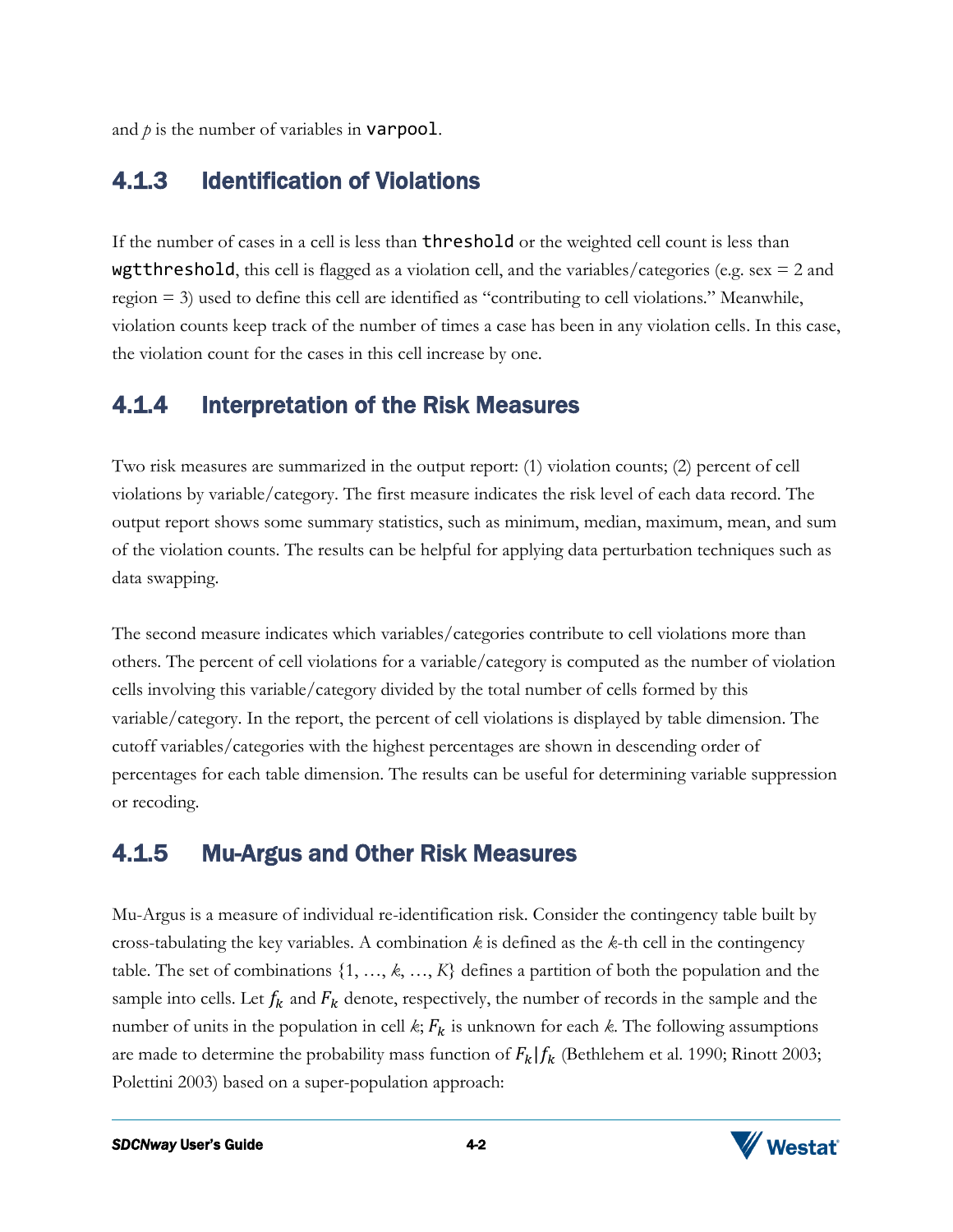$$
F_k|p_k \sim Poisson(Np_k)
$$
  

$$
f_k|F_k, \pi_k, p_k \sim Binom(F_k, \pi_k)
$$

The parameter  $p_k$  follows improper prior distribution, proportional to  $1/p_k$ , and  $Np_k$  is the mean of the Poisson distribution, where *N* is the population size. The parameter  $\pi_k$  is the probability that a case in the population cell  $k$  falls into the sample. Under this model, the posterior distribution of  $F_k|f_k$  is negative binomial. The individual risk is therefore measured as the posterior mean of  $1/F_k$ with respect to the distribution of  $F_k | f_k$  by

$$
r_i = E\left(\frac{1}{F_k} | f_k\right) = \frac{\hat{\pi}_k^{f_k}}{f_k} {}_2F_1(f_k, f_k; f_k + 1; 1 - \hat{\pi}_k)
$$

where  ${}_2F_1$  is the hypergeometric function,  $\hat{\pi}_k$  is estimated by  $f_k/\sum_{i\in k}w_i$ , and  $w_i$  is the sample weight that takes into account differential sampling rates, nonresponse, and weight calibration adjustment. Polettini (2003) derived approximated risk measures to reduce the complexity of numerically evaluating the hypergeometric function. The approximations are as follows:

If the cell count is 1, or  $f_k = 1$ ,

$$
r_i = -\log(\widehat{\pi}_k) \frac{\widehat{\pi}_k}{1 - \widehat{\pi}_k}
$$

If the cell count is 2, or  $f_k = 2$ ,

$$
r_i = \frac{\widehat{\pi}_k}{(1 - \widehat{\pi}_k)^2} \left[ \widehat{\pi}_k \log(\widehat{\pi}_k) + 1 - \widehat{\pi}_k \right]
$$

If the cell count is 3, or  $f_k = 3$ ,

$$
r_i = \frac{\hat{\pi}_k}{2(1 - \hat{\pi}_k)^3} \{ (1 - \hat{\pi}_k) [3(1 - \hat{\pi}_k) - 2] - 2\hat{\pi}_k^2 log(\hat{\pi}_k) \}
$$

If the cell count is greater than 3, or  $f_k > 3$ ,

$$
r_i = \frac{\widehat{\pi}_k}{f_k} \left\{ 1 + \frac{1 - \widehat{\pi}_k}{f_k + 1} + \frac{2(1 - \widehat{\pi}_k)^2}{(f_k + 1)(f_k + 2)} + \dots + \frac{7! (1 - \widehat{\pi}_k)^7}{(f_k + 1)(f_k + 2) \dots (f_k + 7)} \right\}
$$

If  $\hat{\pi}_k$  is approximately 1, then  $r_i = 1/f_k$ .

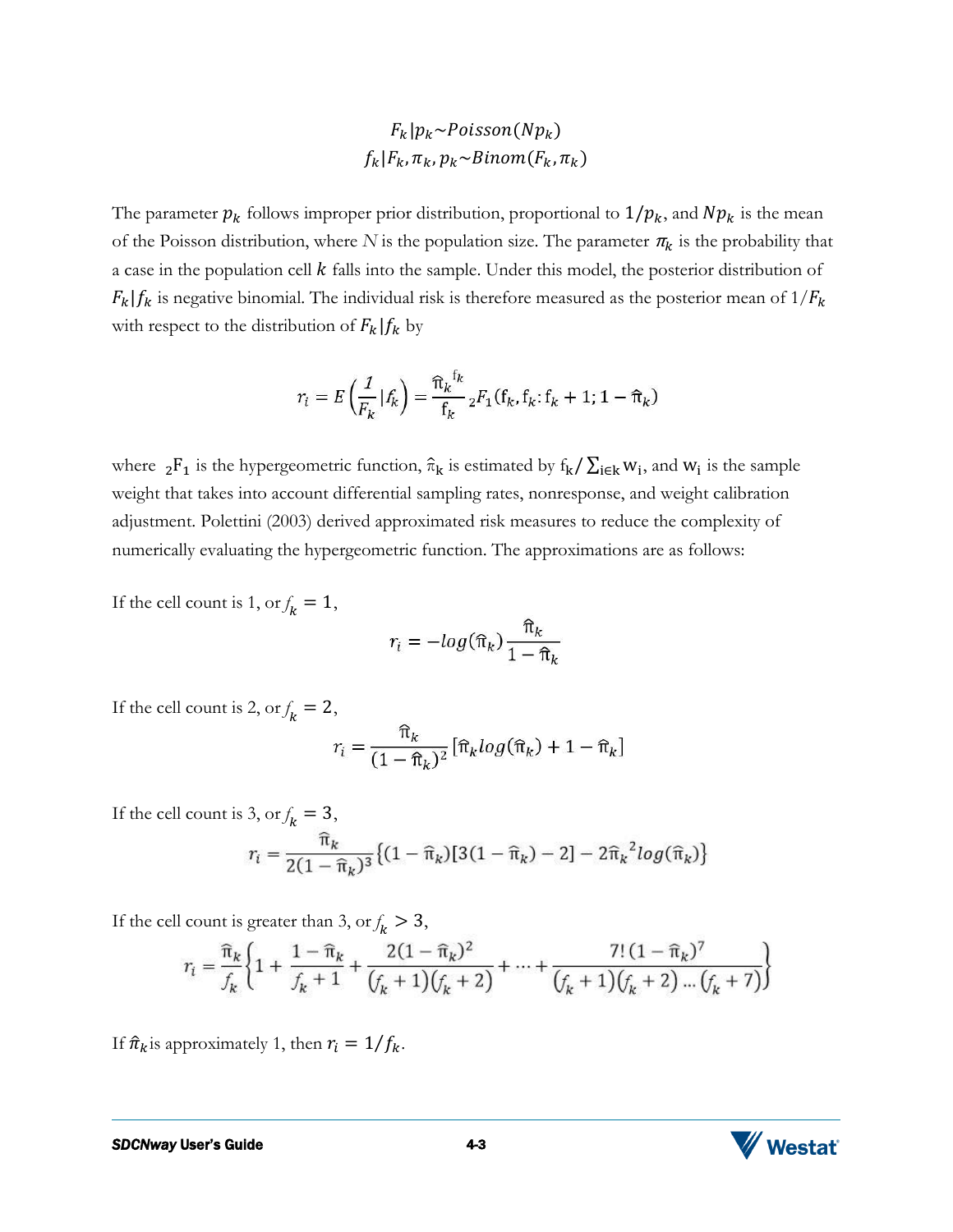This method can be applied to the sampled data only. If the sampling weights are not available, or the data are from census, it is not meaningful to use this strategy to estimate the individual risk. In the case of simple random sampling or other equal selection probability designs, this estimation approach is also not useful unless the calibration procedures conducted by the statistical agencies introduce variation to the sampling weights.

The individual Mu-Argus risk measure can be summarized at the file level. For example, the sum of Mu-Argus score over the sample or a subset of sample (e.g., sample uniques, or  $f_k = 1$ ) estimates the expected number of sampled cases that are re-identified in the population. The mean of Mu-Argus score over the sample or a subset of sample gives the average re-identification risk. The sum of Mu-Argus score divided by the sum of weights estimates the proportion of population that is reidentified.

Two sets of re-identification metrics were introduced in the Appendix of El Emam (2011). They were classified based on prosecutor risk and journalist risk. The former assumes that the intruder knows the target is in the disclosed dataset and the latter assumes the opposite. The metrics included in sdc extabs are listed as follows:

 $\blacksquare$   $p_{a}$  is the proportion of cases in the cells with cell count less than  $\frac{1}{\tau_{1}}$ , where  $\tau_{1}$  is a threshold value.

$$
pR_a = \frac{1}{n}\sum_{k \in K} f_k \times I\left(\frac{1}{f_k} > \tau_1\right)
$$

 $pR_b$  is the inverse of the minimum cell count.

$$
pR_b = \frac{1}{min(f_k)}
$$

 $\blacksquare$   $pR_c$  is a ratio of the number of cells to the number of cases in the data.

$$
pR_c = \frac{K}{n}
$$

 $\blacksquare$   $jR_a$  is the proportion of cases in the cells with  $\frac{1}{F_k}$  greater than  $\tau_2$ .



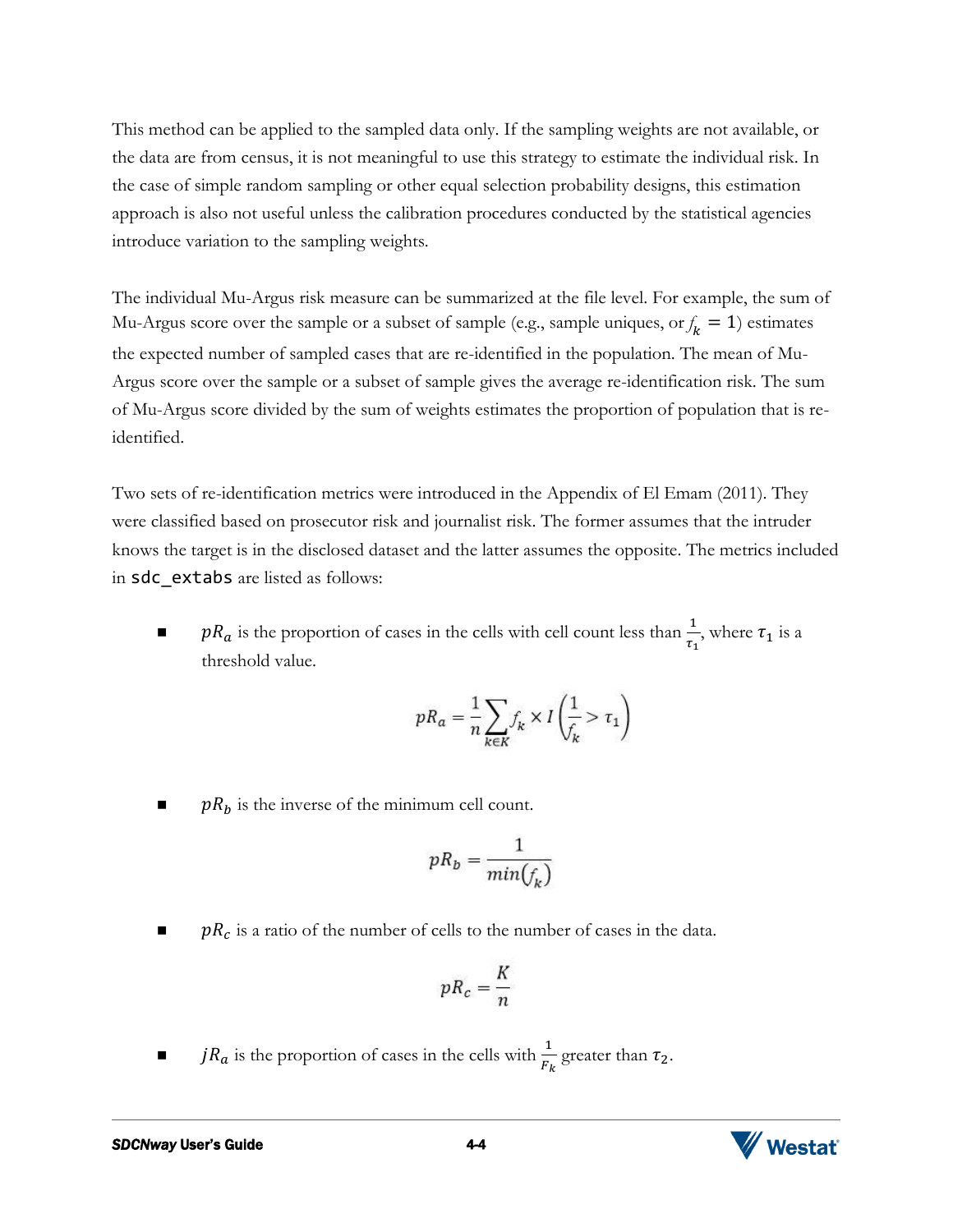$$
jR_a = \frac{1}{n} \sum_{k \in K} f_k \times I\left(\frac{1}{F_k} > \tau_2\right)
$$

 $jR_b$  is the inverse of minimum  $F_k$ .

$$
jR_b = \frac{1}{min(F_k)}
$$

 $\blacksquare$  *jR<sub>c</sub>* is the average of re-identification risk  $\frac{1}{F_k}$ .

$$
jR_c = \frac{1}{n} \sum_{k \in K} \frac{f_k}{F_k}
$$

In the journalist risk scenario,  $F_k$  needs to be known or estimated. In <code>sdc\_extabs, $\frac{1}{F_l}$ </code>  $\frac{1}{F_k}$  is estimated by the Mu-Argus risk score. If  $pR_c$  > 0.5, the Mu-Argus score may underestimate the reidentification risk. In this case, please consider running a log-linear model (the **sdc\_loglinear** function) to compute the risk.

### <span id="page-18-0"></span>4.2 sdc\_loglinear

Skinner and Shlomo (2008) estimated the following two measures for file-level re-identification risk using log-linear models.

(1) Expected number of sample uniques that are population uniques:

$$
\tau_1^* = \sum_{SU} P(F_k = 1 | f_k = 1)_{\text{and}}
$$

(2) Expected number of correct matches for sample uniques:

$$
\tau_2^* = \sum_{SU} E(1/F_k|f_k=1)
$$

where SU denotes sample unique cells,  $f_k$  is the sample frequency in cell  $k$ , and  $F_k$  is the population frequency in cell *k*.

Corresponding to the two measures above, the  $\textsf{sdc\_loglinear}$  function computes tau1  $(\tau_1^*)$  and tau2  $(\tau_2^*)$  respectively. The function also computes the following goodness of fit statistics to help pick an appropriate model since over/underfitting of the models could lead to under/overestimation of the re-identification risk.

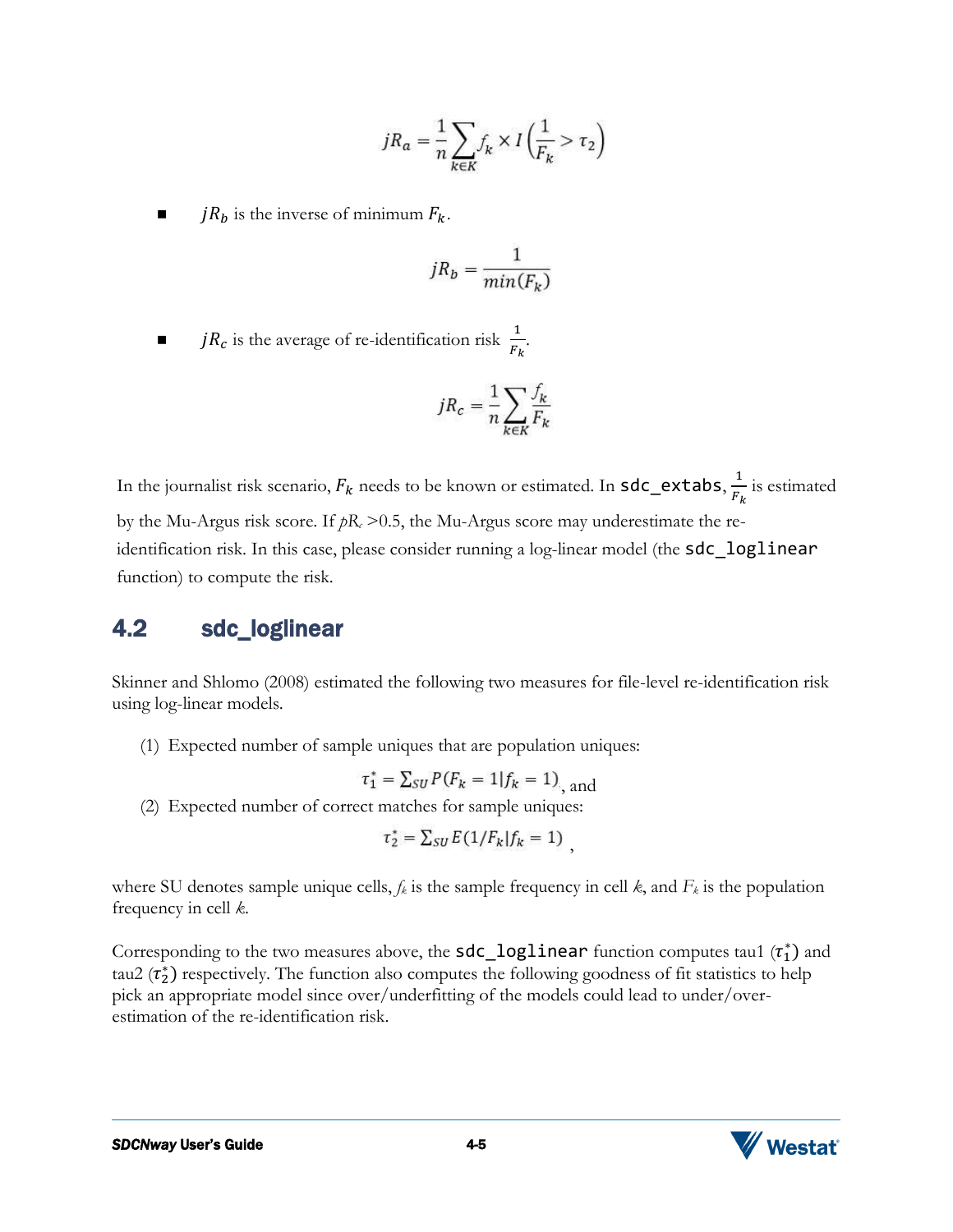- b\_tau1\_type1 ( $\hat{B}_1/\sqrt{v_R}$  in Skinner and Shlomo (2008))
- b\_tau1\_type2 ( $\hat{B}_1/\sqrt{v}$  in Skinner and Shlomo (2008)).
- b\_tau2\_type1 ( $\hat{B}_2/\sqrt{v_R}$  in Skinner and Shlomo (2008))
- b\_tau2\_type2 ( $\hat{B}_2/\sqrt{v}$  in Skinner and Shlomo (2008))

More sensitive to overfitting

More sensitive to underfitting

If the statistics above are much greater than  $0$  (e.g., b\_tau1\_type1=4), then the risk estimate tau1 is conservative and overestimates the risk. The closeness to 0 of the statistics above is evidence of an absence of underfitting. Since the criteria were derived primarily to detect underfitting and numerical work showed they were more effective to detect underfitting than overfitting, a forward search algorithm was suggested to fit log-linear models. As a practical approach, we suggest first computing the main effects model and the all 2-way interaction model (which can be achieved using the parameter degree=2). If the latter model shows sign of underfitting, then include higher degree of interactions by specifying degree=3, 4, etc. All 2-way interactions are often sufficient.

The function also computes the following two file-level risk measures:

- Tau1Risk: the percent of sample uniques that are population uniques, and
- Tau2Risk: the percent of correct matches for sample uniques.

The risk measures and goodness of fit statistics are created using the following two approaches separately:

- estimating cell sampling rate by the overall sampling rate (i.e.,  $\hat{\pi}$ ); and
- estimating cell sampling rate using the cell sample size and cell sum of weights (i.e.,  $\hat{\pi}_k$ )

The function prints two sets of the final summary (one for estimates using  $\hat{\pi}$ , another for estimates using  $\hat{\pi}_k$ ) showing for each model, sampsize (number of records included in the model), avg\_cell\_size (average cell size), interaction (the degree of interaction terms included in the model if any), the values of Tau1Risk, Tau2Risk, tau1 (Expected number of sample uniques that are population unique), tau2 (Expected number of correct matches for sample uniques), b\_tau1\_type1, b\_tau1\_type2, b\_tau2\_type1, and b\_tau2\_type2. If there is no sample unique in a model, no risk measure will be computed and a message will be printed about it.

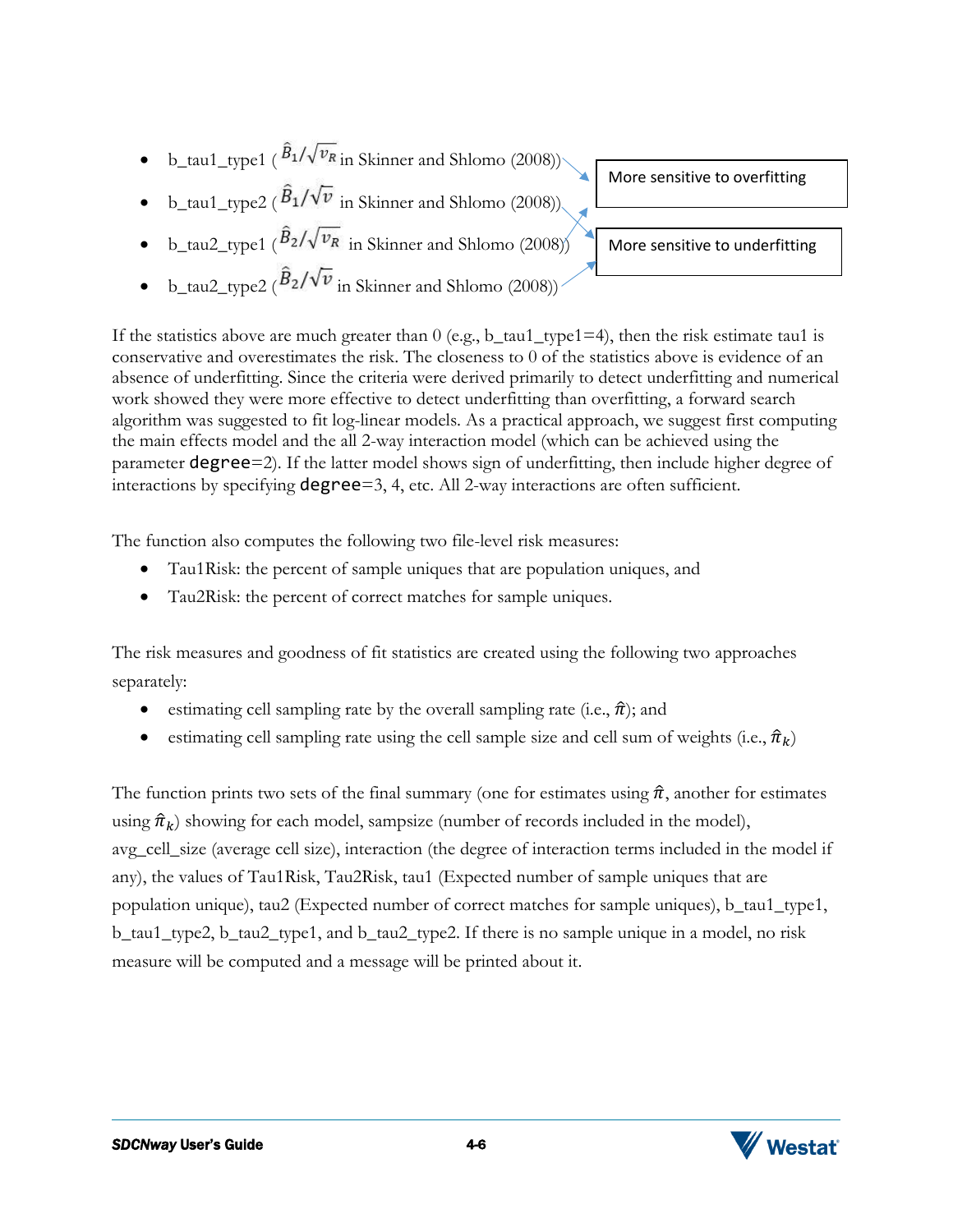# <span id="page-20-0"></span>5 Test Data

A subset of the 1992 National Adult Literacy Study (NALS) prison study public-use microdata file is used in Section 6 as a test dataset. The values of the variance unit and variance stratum are not those created for that release. The dataset is called EXAMPLEDATA, and it has 20 variables and 182 records. The name, description and values, for each of the 20 variables are given below.

| Variables      | Tanic ລ−∓<br>Description                               | variable information, by description and possible values<br>Possible values                                                                                |
|----------------|--------------------------------------------------------|------------------------------------------------------------------------------------------------------------------------------------------------------------|
| BIB1201        | Ever been in<br>program to<br>improve basic<br>skills? | 1 (Yes), 2 (No)                                                                                                                                            |
| <b>BIC0501</b> | Ever been placed<br>on probation?                      | 1 (Yes), 2 (No)                                                                                                                                            |
| BID0101        | Do you have work<br>assignments inside<br>or outside?  | 1 (Yes), 2 (No)                                                                                                                                            |
| BIE0601        | How often write<br>letters/memos in<br>English?        | 1 (Never), 2 (Less than once a month), 3 (Less than once a week<br>but at least once a month), 4 (At least once a week but not every<br>day), 5 (Everyday) |
| <b>BORNUS</b>  | Born in USA?                                           | 1 (Yes), 2 (No)                                                                                                                                            |
| <b>CASEID</b>  | Identification No.                                     | ID from "90110104" to "93210309"                                                                                                                           |
| <b>CENREG</b>  | Census region                                          | 1 (Northeast), 2 (Midwest), 3 (South), 4 (West)                                                                                                            |
| <b>DAGE</b>    | Age derived from<br>date of birth                      | values ranging from 17 to 63                                                                                                                               |
| DAGE3          | Derived age with<br>three categories                   | 1 (DAGE<30), 2 (30<=DAGE<50), 3 (DAGE>=50)                                                                                                                 |
| DIC0401        | Derived years since<br>admission                       | values ranging from 0.08 to 17.6                                                                                                                           |
| DRACE3         | Derived<br>Race/ethnicity with<br>three categories     | 1 (Hispanic); 2 (NH Black); 3 (Other)                                                                                                                      |

Table 5-1 Variable information, by description and possible values

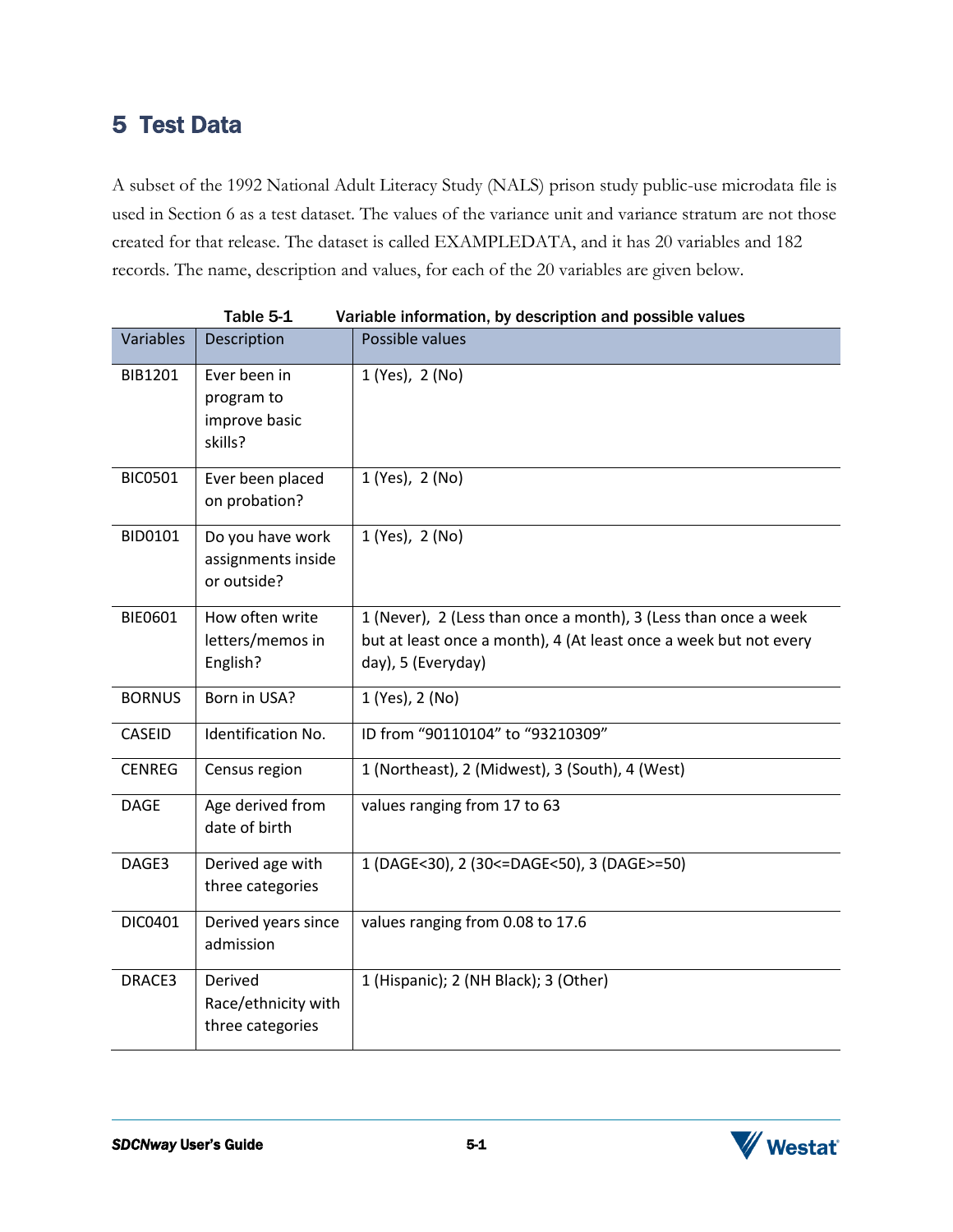| EDUC3          | Recoded highest<br>education level<br>with three<br>categories | 1:less than high school, 2: high school, 3: >high school |
|----------------|----------------------------------------------------------------|----------------------------------------------------------|
| EDUC_D<br>ET   | Detailed highest<br>level of education<br>received             | values ranging from 2 to 11                              |
| <b>GENDER</b>  | Gender                                                         | 1 (male), 2 (female)                                     |
| <b>RATE</b>    | Sampling rate                                                  | 0.05; 0.02                                               |
| RiskStra       | Risk stratum                                                   | $0 - 4$                                                  |
| <b>SCORE</b>   | Average literacy<br>score                                      | values ranging from 13 to 400                            |
| <b>VARSTR</b>  | Variance stratum                                               | values ranging from 1 to 91                              |
| <b>VARUNIT</b> | Variance unit                                                  | 1 or 2                                                   |
| <b>WEIGHT</b>  | Full sample weight                                             | continuous with values ranging from 136 to 1788          |

SOURCE: U.S. Department of Education, National Center for Education Statistics, National Adult Literacy Study, 1992 Public-use File.

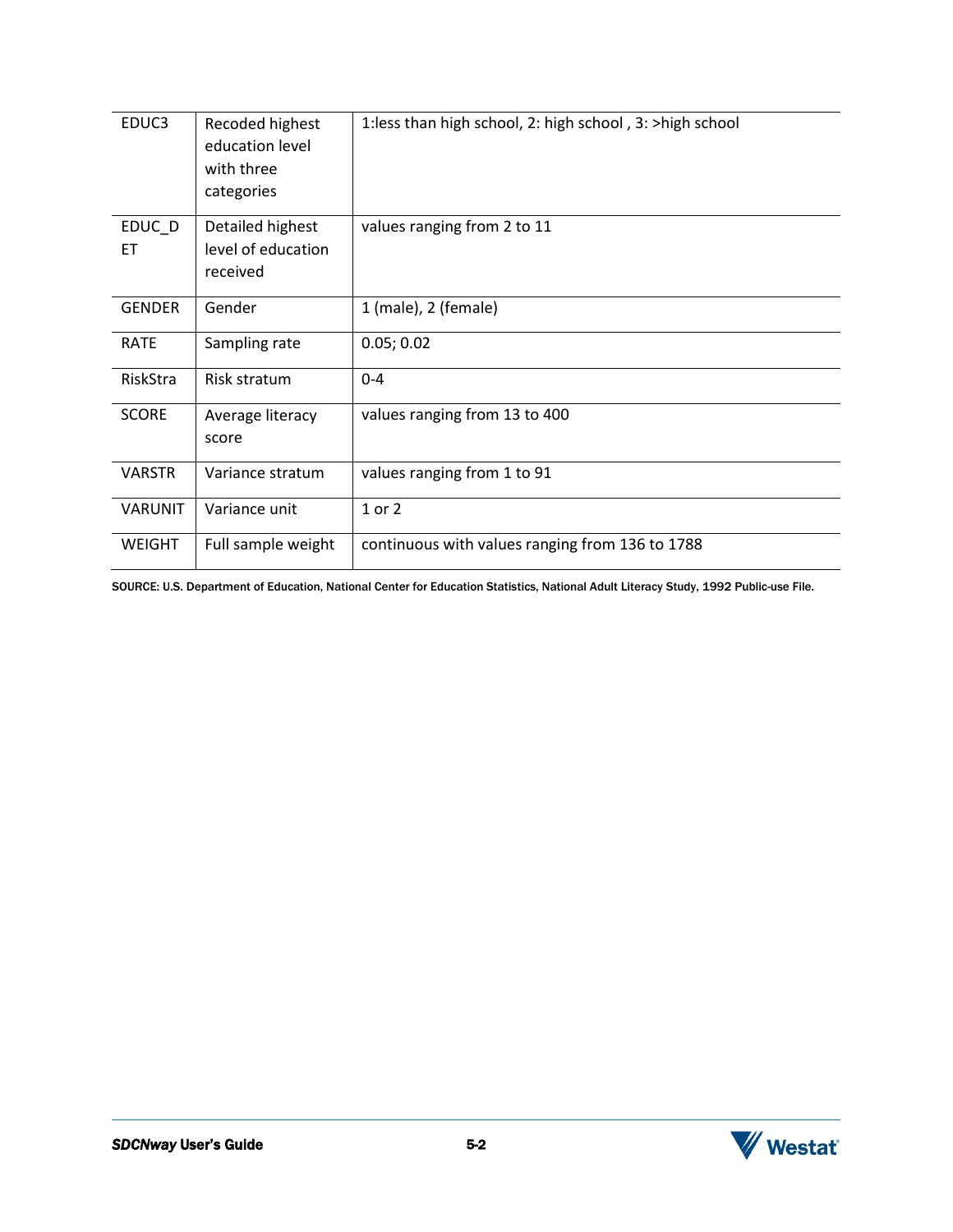# <span id="page-22-0"></span>6 Examples

Two examples are presented here to illustrate how to use the two functions in the *SDCNway*  package to analyze disclosure risks in microdata.

### <span id="page-22-1"></span>6.1 Example for sdc\_extabs

The first example illustrates the basic features for **sdc** extabs including specifying variables, table dimensions, and threshold rules involved in the analysis, recoding nonmissing values to missing, and displaying some of the standard output. The input dataset is the test data (EXAMPLEDATA), which is described in the previous Section 5. The R code and output from the example are provided in appendix A.

The example is set up to scan through all possible two-way ( $mindim = 2$ ) and three-way ( $maxdim$ = 3) tables formed by a list of 10 variables (varpool= BIB1201 BIC0501 BID0101 BIE0601 BORNUSA CENREG DAGE3 DRACE3 EDUC3 GENDER). Table cells with less than three units (threshold = 3) or weighted count less than  $3,000$  (wgtthreshold = 3000) are identified as sparse cells or violation cells. Value 5 of the fourth variable in the varpool, BIE0601, is recoded to missing so that this value is not involved in the risk analysis. Or in other words, units with BIE0601  $=$  5 are excluded from the tables formed by BIE0601 and other variables; therefore,  $BIE0601 = 5$  does not contribute to any violations of threshold rules.

In the output for sdc\_extabs, 15 variables/categories (cutoff =  $15$ ) with the highest percentages of violations are displayed for each table dimension on pages A-5 and A-6. On page A-9, one box-plot shows Mu-Argus risk score by BORNUSA and another boxplot shows violation counts by BORNUSA. On pages A-10, one scatterplot shows Mu-Argus risk score versus sample weight and another scatterplot shows violation counts versus sample weight. In the scatterplot, the dots at the very bottom are the records which are in cells of large sizes and therefore associated with low disclosure risk. The plot shows a clear negative relationship between sample weight and disclosure risk for the records in small cells. Sample weight represents the number of cases in the population with similar characteristics to a sampled case. As a result, the larger the sample weight, the smaller the disclosure risk.

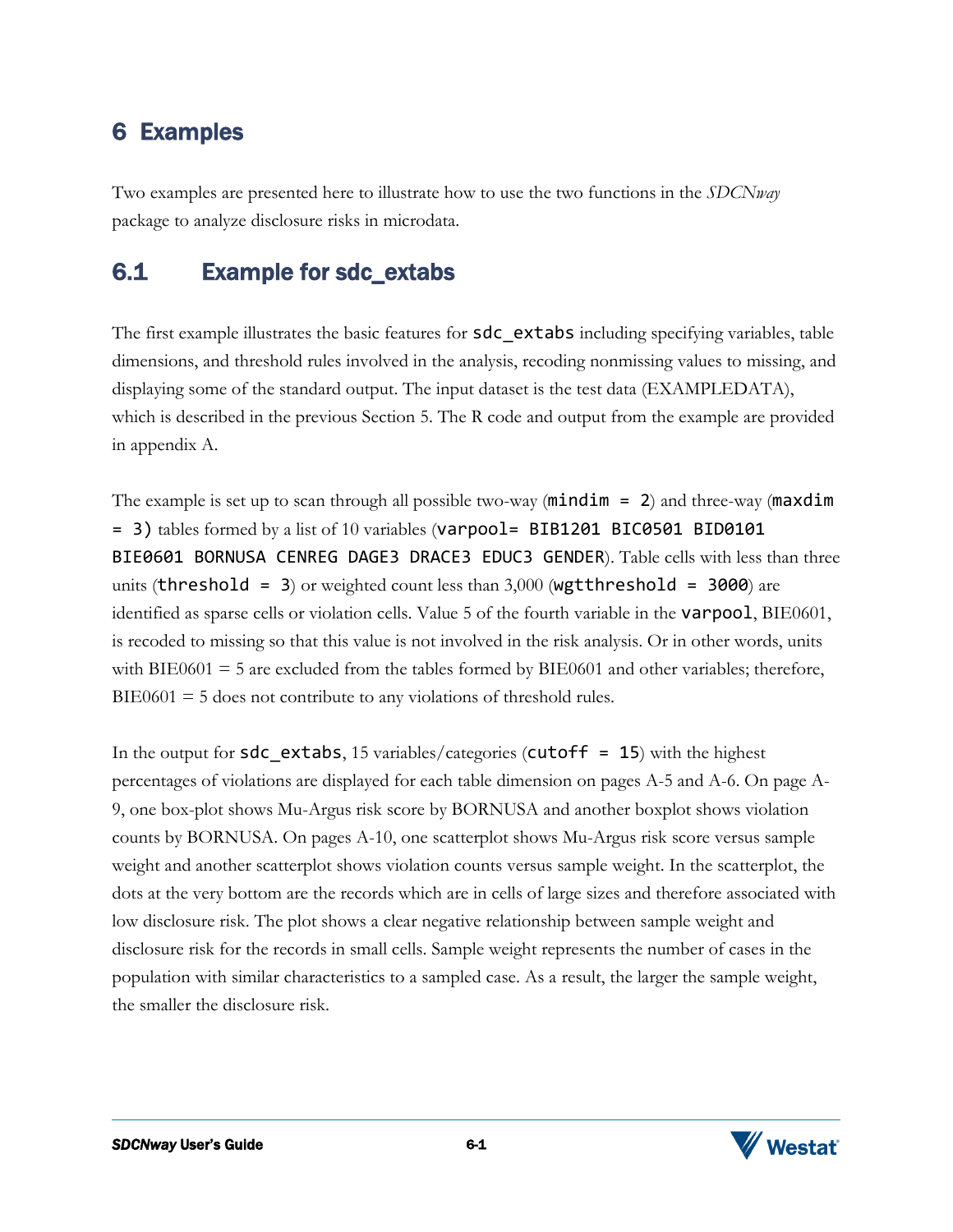However, we note that  $pR_c > 0.5$  (too many cells per case), and therefore the Mu-Argus score may underestimate the re-identification risk. In this case, we run the log-linear model to compute the risk, as discussed below.

### <span id="page-23-0"></span>6.2 Example for sdc\_loglinear

The second example illustrates the basic features for **sdc** loglinear. The input dataset is the same as the input for sdc\_extabs. In this example, we assess the disclosure risk if a data intruder knows all of the following six indirect identifiers: BORNUSA CENREG DAGE3 DRACE3 EDUC3 GENDER, which are listed in the varpool parameter. The R code and output for the example are provided in appendix B. The output prints two sets of summaries, which have similar layouts but use different approaches to estimate cell sampling rates, as indicated by the titles "RESULTS - Uses overall average weight" and "RESULTS - Uses cell average weights". Each summary shows for the main effect model (interaction=none) and all 2-way-interaction model (interaction=2-way) respectively, the sample size (sampsize), average cell size (avg\_cell\_size), percent of sample uniques that are also population uniques (Tau1risk), percent of correct matches for sample uniques (Tau2risk), number of samples uniques that are also population uniques (Tau1), number of correct matches for sample uniques (Tau2) and the four model diagnostic statistics (B\_tau1\_type1, B\_tau1\_type2, B\_tau2\_type1, B\_tau2\_type2). In the example, the risk estimates and model diagnostics in the two summaries are similar, indicating the robustness of the approach in this application. Also, the model diagnostics are approximately 0 for the main effects model indicating that the interaction terms are not needed. Although close to zero, the value of B\_tau1\_type1 is negative, which indicates slight overfitting. In this case it may be considered to drop a variable or two from the risk assessment and re-process. Tau1risk and Tau2risk are both close to 0 indicating very low disclosure risk.

On page B-4, two box-plots show the record-level tau1 risk and tau2 risk by BORNUSA, respectively. The two plots are for the approach that uses overall average weight to estimate cell sampling rate. As can be seen, the value of tau1 risk for all records clusters around 0 for both categories of BORNUSA, except that BORNUSA=2 has one outlier which is still very small (around 0.0012). For tau2 risk, the majority of the records have values close to 0. Although tau2 risk has more outliers, the outliers have small values with a maximum of about 0.05 for BORNUSA=1 and 0.15 for BORNUSA=2. Page B-5 has two similar box-plots but using the cell average weight to estimate cell sampling rate. The boxplots using the two approaches are very similar, re-affirming what was seen in the summary printout.

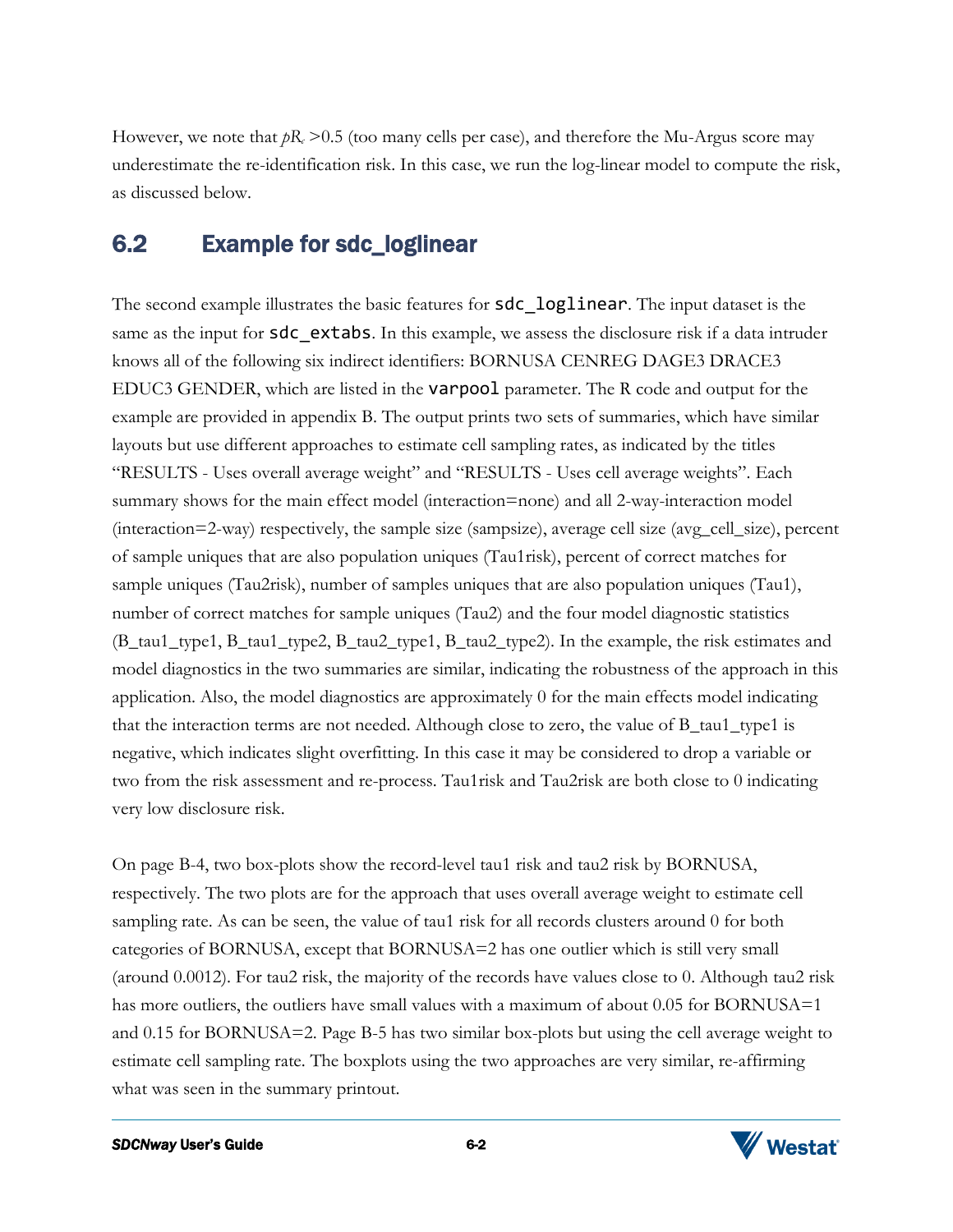Pages B-6 and B-7 show scatterplots of record-level tau1 risk and tau2 risk versus sample weight using the two approaches to estimate cell sampling rate, respectively. Again the scatter plots are very similar between the two approaches. In the scatterplots, almost all of the dots are at the very bottom (around 0) with a few outliers which correspond to medium-size weight (around 500-600). All of the records that have large sample weights also have disclosure risk near 0.

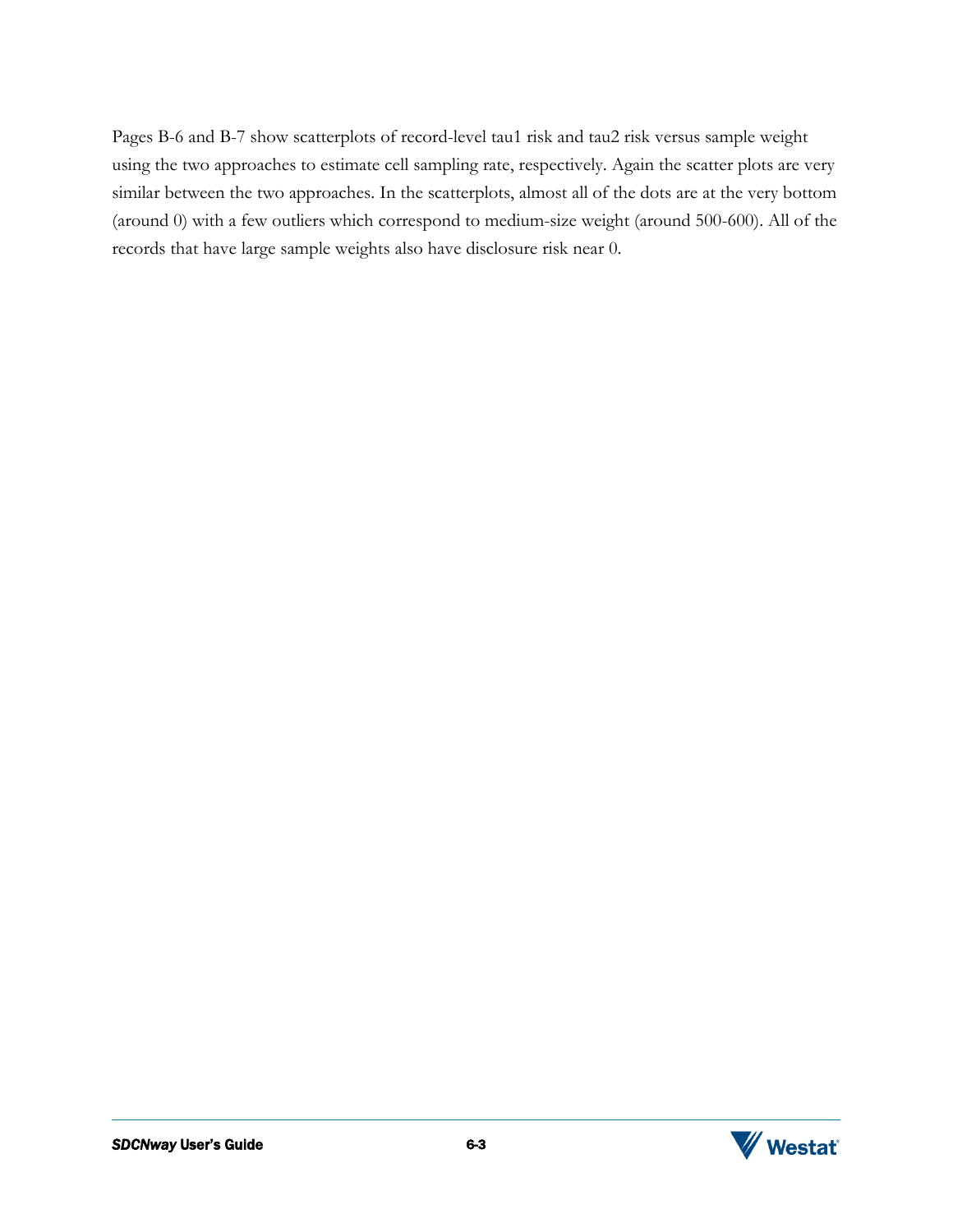<span id="page-25-0"></span>Appendix A Example R code and Output for sdc\_extabs



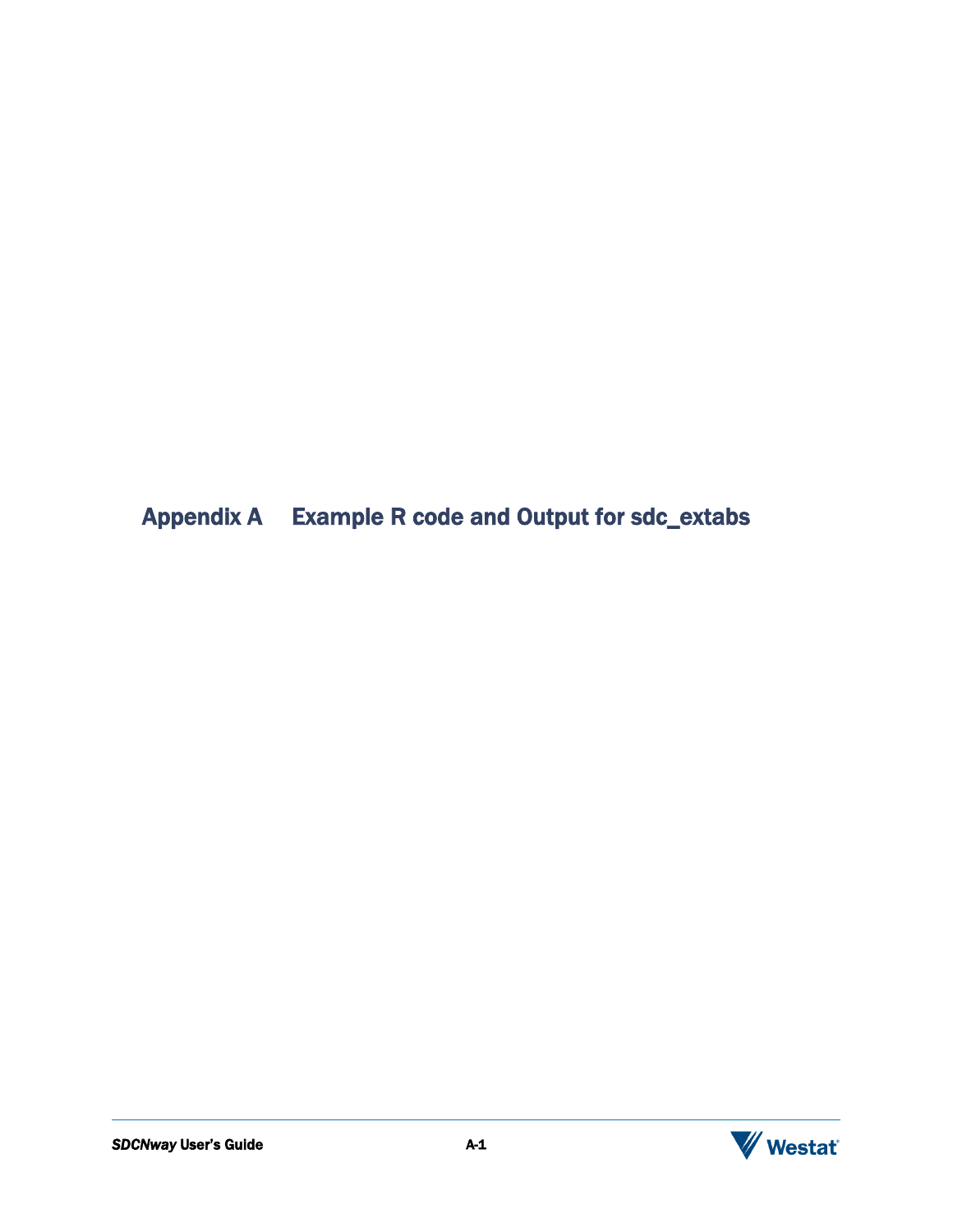### Example R code

```
library(SDCNway) 
data(exampledata)
plotdir <- "../../Testing/output/sdcnway_example/plots"outfile <- 
"../../Testing/output/sdcnway_example/output.csv"
logfile <- "../../Testing/output/sdcnway_example/logfile.txt"
vars <- c("BIB1201", "BIC0501", "BID0101", "BIE0601", "BORNUSA", "CENREG",
           "DAGE3", "DRACE3", "EDUC3", "GENDER")
results <- sdc_extabs(data, 
                        "CASEID",
                        weight="WEIGHT", 
                        varpool=vars,
                        mindim=2,
                        maxdim=3,
                        missingdef=list(BIE0601=5),
                        threshold=3,
                        wgtthreshold=3000,
                        condition="or", 
                       output filename=outfile,
                       tau1=0.5.
                        tau2=0.001)
```

```
print(results, cutoff=15, summary outfile=logfile)
plot(results, plotpath=plotdir, plotvar1="BORNUSA", plotvar2="WEIGHT")
```
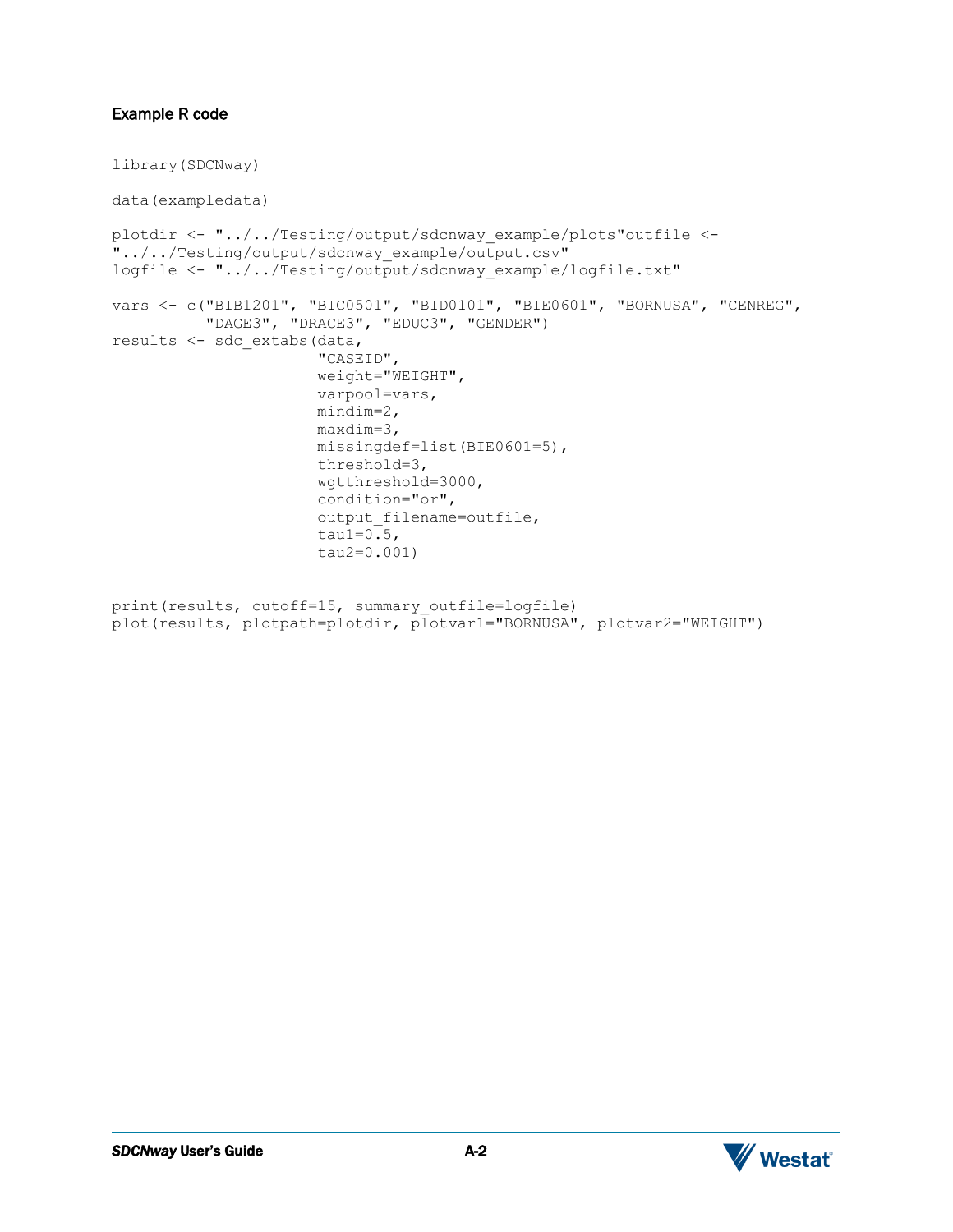### Example R Output

Cross-tabulation of original vs. recoded variables.

BIB1201 :

|   |   | 29  |
|---|---|-----|
| 2 | 2 | 153 |

### BIC0501 :

Original Recoded Frequency

|               |                | 108 |
|---------------|----------------|-----|
| $\mathcal{P}$ | $\overline{2}$ | 74  |

#### BID0101 :

Original Recoded Frequency

|   |   | 128 |
|---|---|-----|
| ົ | ◠ | 54  |

### BIE0601 :

Original Recoded Frequency

| 1              | 1          | 53 |
|----------------|------------|----|
| $\overline{2}$ | 2          | 66 |
| 3              | 3          | 28 |
| 4              | 4          | 20 |
| 5              | $<$ NA $>$ | 15 |

### BORNUSA :

Original Recoded Frequency

|   |   | 162 |
|---|---|-----|
| 2 | 2 | 20  |

CENREG :

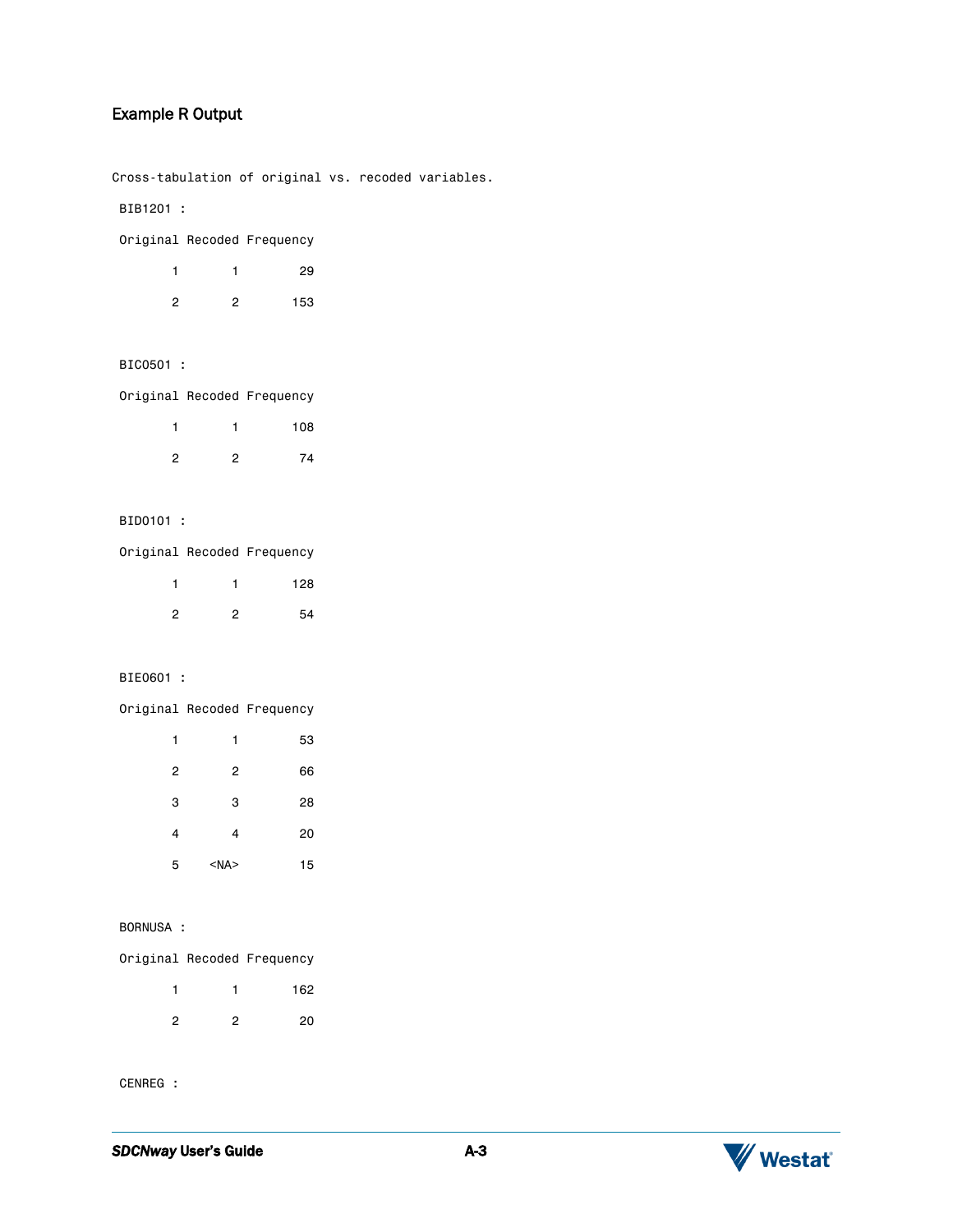|  | Original Recoded Frequency |
|--|----------------------------|
|  |                            |

| 1 | 1              | 29 |
|---|----------------|----|
| 2 | $\overline{c}$ | 44 |
| 3 | 3              | 68 |
| 4 | 4              | 41 |

### DAGE3 :

Original Recoded Frequency

| 1 | 1              | 87 |
|---|----------------|----|
| 2 | $\overline{c}$ | 88 |
| 3 | 3              |    |

### DRACE3 :

Original Recoded Frequency

|                | 1              | 32 |
|----------------|----------------|----|
| $\overline{2}$ | $\overline{2}$ | 79 |
| 3              | 3              | 71 |

#### EDUC3 :

Original Recoded Frequency 1 1 87 2 2 53 3 3 42

GENDER :

| Original Recoded Frequency |  |
|----------------------------|--|
| 168                        |  |
| 14                         |  |

Number of records: 182

Summary of violation counts

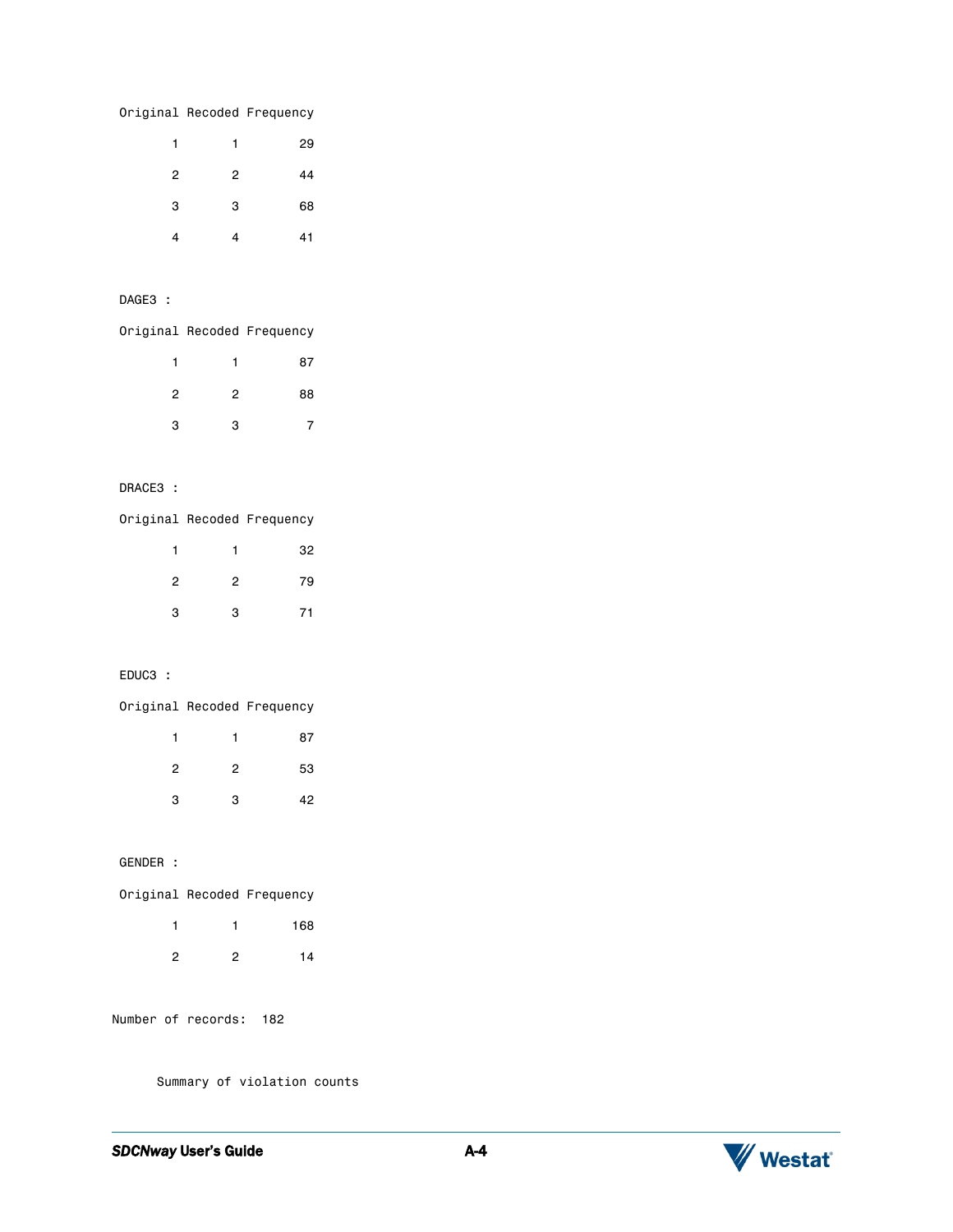| Min. 1st Qu. Median                                    |  | Mean 3rd Qu. | Max. | Sum |
|--------------------------------------------------------|--|--------------|------|-----|
| $0.00$ $1.00$ $6.00$ $11.29$ $16.00$ $74.00$ $2055.00$ |  |              |      |     |

Top 15 violations by variable and variable categories for each table dimension Unweighted count < 3 or Weighted count < 3000

| Number of variables       |                | Category of               | Percent of Cells                                  |
|---------------------------|----------------|---------------------------|---------------------------------------------------|
| involved in tables        | Variable       |                           | variable with violations based on threshold rules |
| $\overline{c}$            | DAGE3          | $\ensuremath{\mathsf{3}}$ | 77.27%                                            |
| $\overline{2}$            | GENDER         | $\boldsymbol{2}$          | 47.83%                                            |
| $\overline{c}$            | <b>BORNUSA</b> | $\boldsymbol{2}$          | 37.50%                                            |
| $\overline{2}$            | BIE0601        | 4                         | 36.36%                                            |
| $\overline{2}$            | BIB1201        | $\mathbf{1}$              | 24.00%                                            |
| $\overline{2}$            | CENREG         | $\mathbf{1}$              | 21.74%                                            |
| $\overline{c}$            | CENREG         | $\boldsymbol{2}$          | 21.74%                                            |
| $\overline{2}$            | EDUC3          | 3                         | 20.83%                                            |
| $\mathbf{2}$              | BIE0601        | 3                         | 17.39%                                            |
| $\overline{c}$            | DRACE3         | $\mathbf{1}$              | 16.67%                                            |
| $\mathbf 2$               | CENREG         | 3                         | 13.04%                                            |
| $\overline{c}$            | CENREG         | 4                         | 13.04%                                            |
| $\mathbf 2$               | BID0101        | $\mathbf 2$               | 12.00%                                            |
| $\boldsymbol{2}$          | BIE0601        | $\mathbf{1}$              | 8.70%                                             |
| $\overline{c}$            | DRACE3         | $\mathbf 2$               | 8.33%                                             |
| 3                         | DAGE3          | $\ensuremath{\mathsf{3}}$ | 92.70%                                            |
| $\ensuremath{\mathsf{3}}$ | GENDER         | $\mathbf 2$               | 84.32%                                            |
| 3                         | <b>BORNUSA</b> | $\overline{c}$            | 76.33%                                            |
| 3                         | BIE0601        | 4                         | 65.32%                                            |
| 3                         | BIB1201        | 1                         | 64.38%                                            |
| 3                         | BIE0601        | $\ensuremath{\mathsf{3}}$ | $60.00\%$                                         |
| 3                         | DRACE3         | $\mathbf{1}$              | 58.72%                                            |
| 3                         | EDUC3          | 3                         | 57.73%                                            |

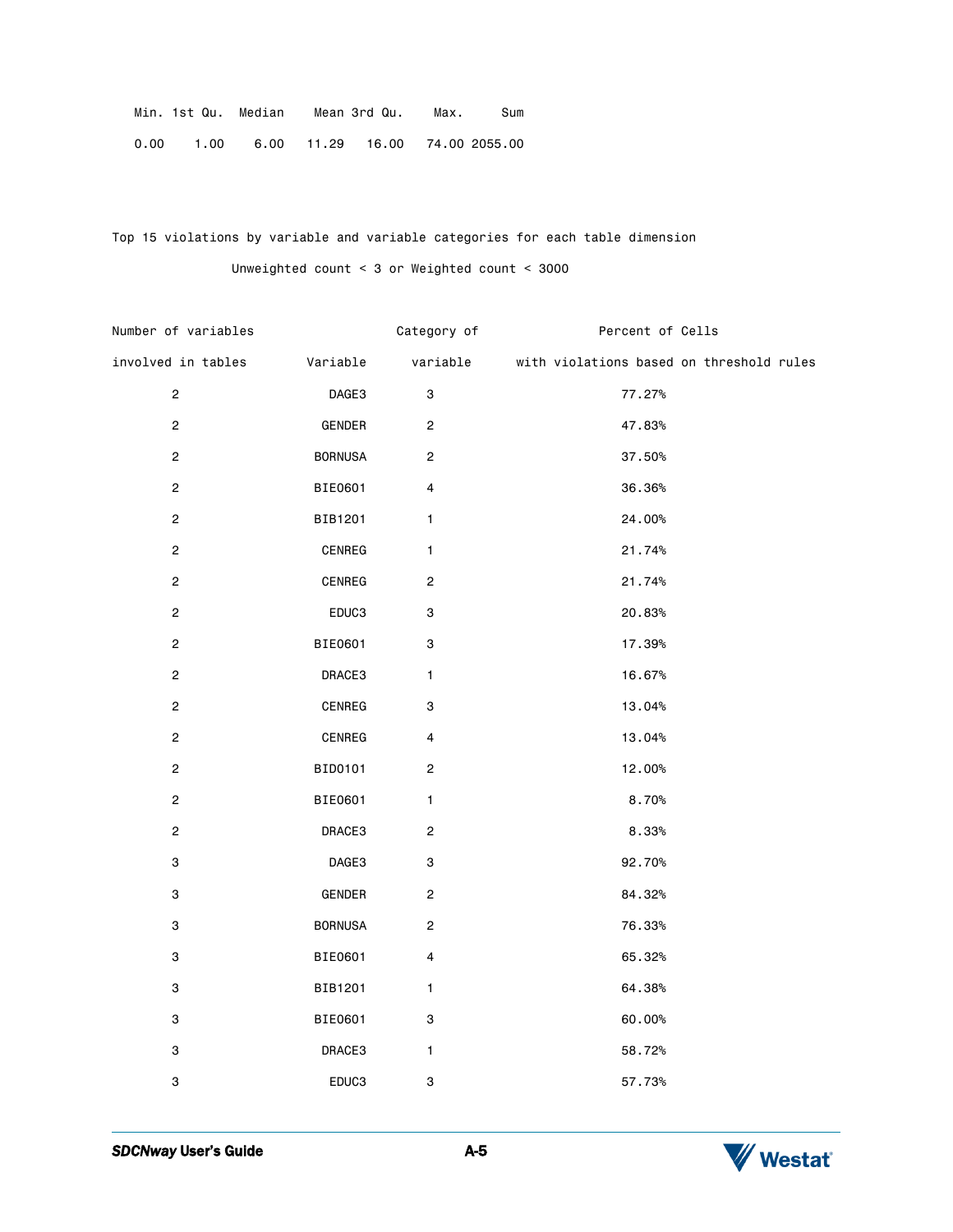| 3 | <b>CENREG</b> | 1              | 56.44% |
|---|---------------|----------------|--------|
| 3 | <b>CENREG</b> | $\overline{4}$ | 48.13% |
| 3 | BID0101       | $\overline{2}$ | 42.67% |
| 3 | <b>CENREG</b> | $\overline{2}$ | 42.19% |
| 3 | BIE0601       | 1              | 38.07% |
| 3 | DRACE3        | 3              | 38.03% |
| 3 | EDUC3         | $\overline{2}$ | 37.56% |
|   |               |                |        |

Percent records with violations by variable and category

|                      | Variable Category of variable Percent |        |
|----------------------|---------------------------------------|--------|
| BIB1201 1            |                                       | 100.0% |
| BIB1201 2            |                                       | 73.20% |
| BIC0501 1            |                                       | 74.07% |
| BIC0501 2            |                                       | 82.43% |
| BID0101 1            |                                       | 75.78% |
| BID0101 2            |                                       | 81.48% |
| BIE0601              | 1                                     | 79.25% |
| BIE0601 2            |                                       | 66.67% |
| BIE0601 3            |                                       | 100.0% |
| BIE0601 4            |                                       | 85.00% |
| BIE0601 5            |                                       | 66.67% |
| BORNUSA 1            |                                       | 74.69% |
| BORNUSA <sub>2</sub> |                                       | 100.0% |
| CENREG 1             |                                       | 100.0% |
| CENREG <sub>2</sub>  |                                       | 81.82% |
| CENREG <sub>3</sub>  |                                       | 55.88% |
| CENREG 4             |                                       | 92.68% |
| DAGE3 1              |                                       | 74.71% |
| DAGE3 <sub>2</sub>   |                                       | 78.41% |
| DAGE3 3              |                                       | 100.0% |
| DRACE3 1             |                                       | 100.0% |
| DRACE3               | $\overline{2}$                        | 70.89% |

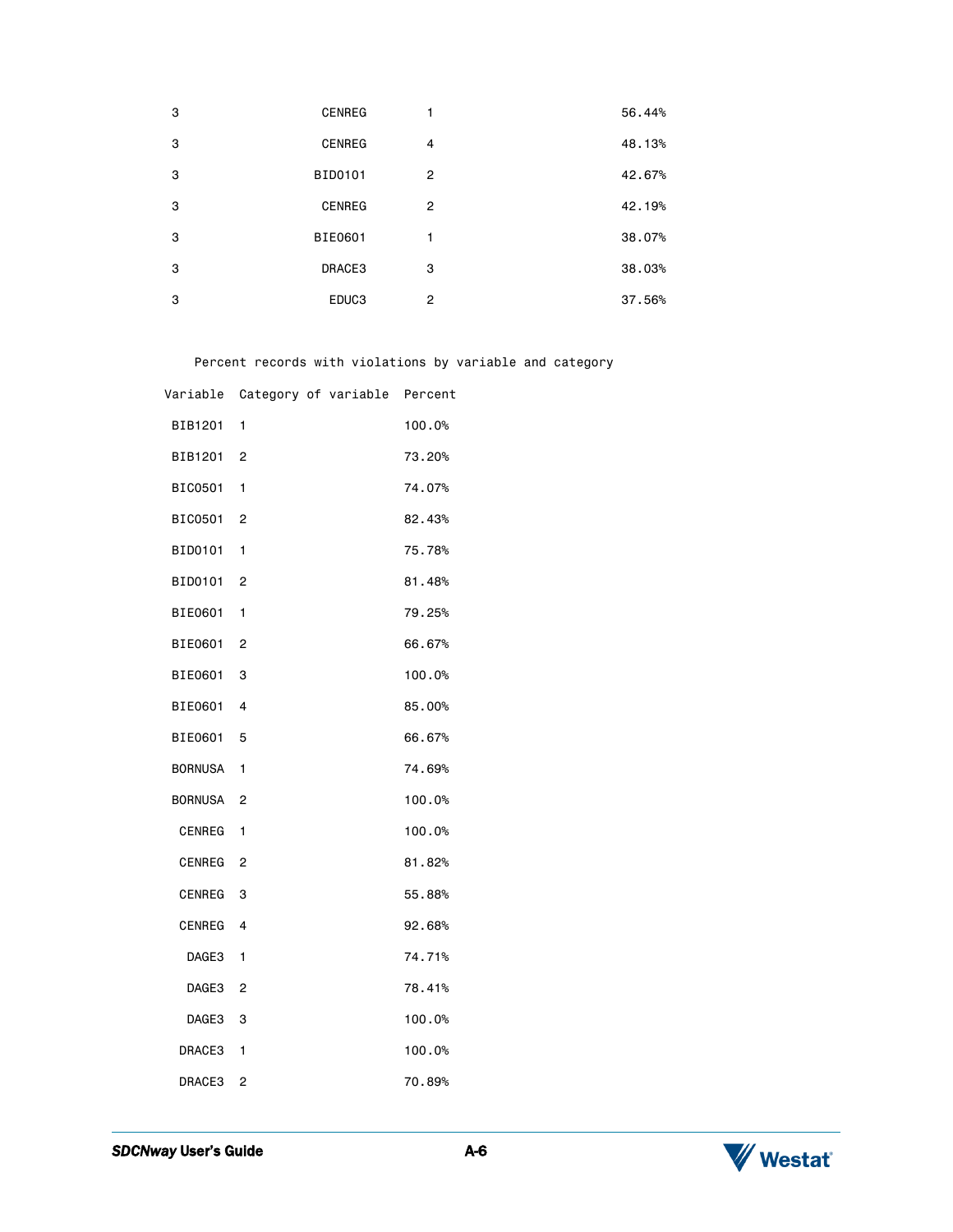| DRACE3 3            |                | 74.65% |
|---------------------|----------------|--------|
| EDUC <sub>3</sub> 1 |                | 74.71% |
| EDUC <sub>3</sub> 2 |                | 73.58% |
| EDUC <sub>3</sub> 3 |                | 88.10% |
| GENDER <sub>1</sub> |                | 75.60% |
| GENDER              | $\overline{2}$ | 100.0% |

#### MU-ARGUS summaries

|            |          |             |            | Total Argus  | Total Argus               |
|------------|----------|-------------|------------|--------------|---------------------------|
|            |          |             |            |              | score/total score/overall |
| Cell       | Number   | Total Argus | Mean Arqus | number of    | sum of                    |
| count      | of cases | score       | score      | observations | weights                   |
|            |          |             |            |              |                           |
| $=1$       | 156      | 1.6187      | 0.0104     | 0.008894196  | 0.000013149               |
| $\leq$ = 2 | 176      | 1.6492      | 0.0094     | 0.009061788  | 0.000013397               |
| <=3        | 182      | 1.6529      | 0.0091     | 0.009081850  | 0.000013427               |

### Re-identification Risk Metrics (El-Emam)

|  |  | pRa pRb pRc jRa jRb | iRc                                         |
|--|--|---------------------|---------------------------------------------|
|  |  |                     | 0.8571 1.000 0.9231 0.9670 0.03945 0.009082 |

### Top 10 Records with Most Violations

|          |   | CASEID BIB1201 BIC0501 BID0101 BIE0601 BORNUSA CENREG DAGE3 DRACE3 EDUC3 |             |                     |       |  |
|----------|---|--------------------------------------------------------------------------|-------------|---------------------|-------|--|
| 91510304 |   | 1 2 1 1 2 3 2 1 2                                                        |             |                     |       |  |
| 90520116 |   | 1 2 1 4 2 1 2 1 3                                                        |             |                     |       |  |
| 90320206 | 2 |                                                                          | $1 \t2 \t3$ | 2<br>$\overline{4}$ | 2 1 1 |  |

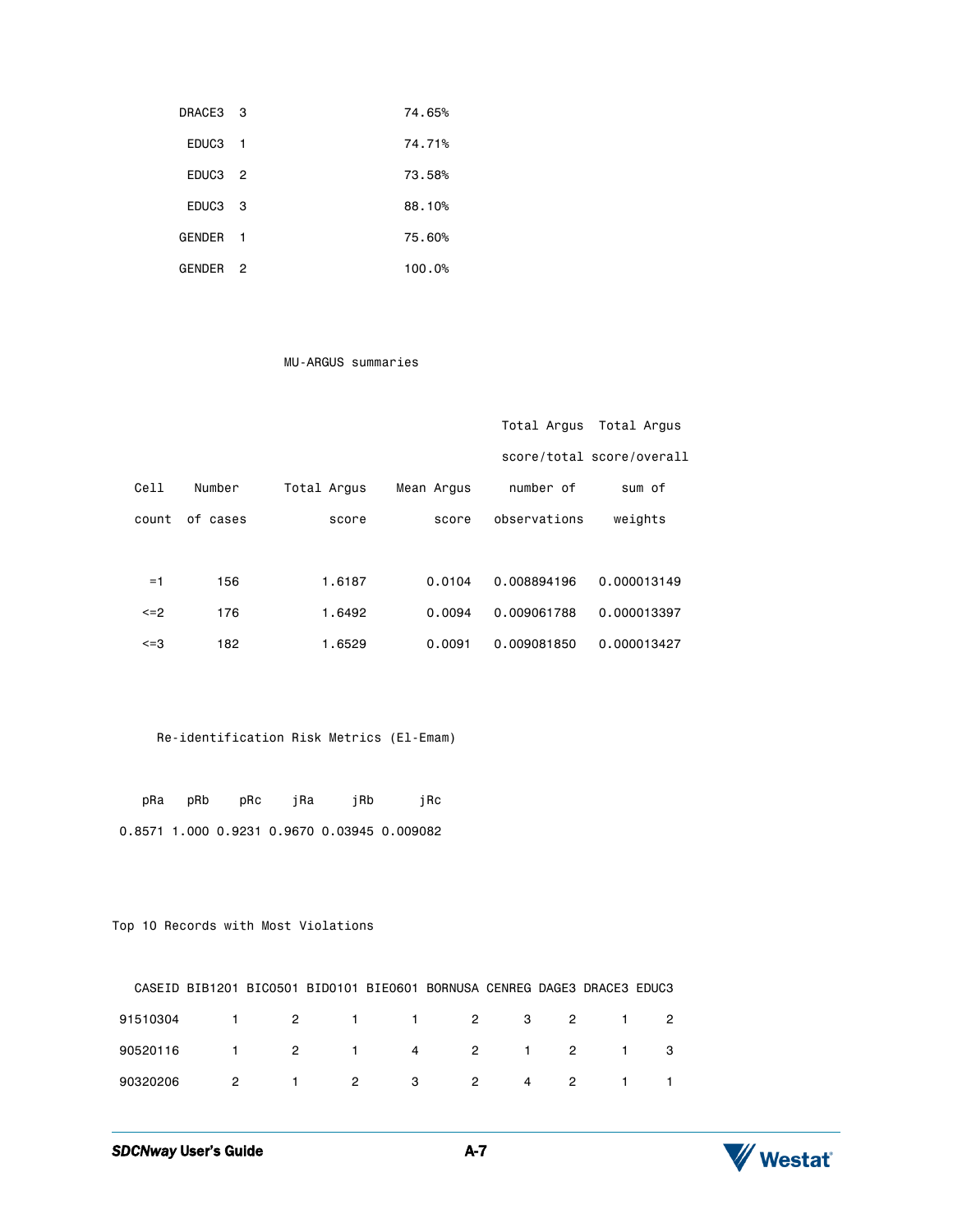| 90320112 | $\mathbf{1}$   | $\mathbf{1}$                          | $\mathbf{1}$            | 3              | $\overline{2}$ | $\overline{4}$ | $\overline{c}$ | $\mathbf{1}$   | 3            |
|----------|----------------|---------------------------------------|-------------------------|----------------|----------------|----------------|----------------|----------------|--------------|
| 92820224 | $\mathbf{1}$   | $\mathbf{1}$                          | $\mathbf{1}$            | 3              | $\mathbf{1}$   | 3              | 3              | $\mathbf{1}$   | $\mathbf{1}$ |
| 92210206 | 1              | $\mathbf{1}$                          | 1                       | 3              | $\mathbf{2}$   | $\mathbf{1}$   | $\mathbf{1}$   | 3              | 1            |
| 92410205 | $\overline{2}$ | $\mathbf{1}$                          | $\mathbf{1}$            | $\overline{4}$ | $\mathbf{1}$   | $\overline{c}$ | 3              | 3              | 3            |
| 90410201 | $\mathbf{2}$   | $\mathbf{1}$                          | $\overline{\mathbf{c}}$ | 1              | $\mathbf{1}$   | 4              | 3              | 3              | 2            |
| 90410304 | $\mathbf{1}$   | $\mathbf{2}$                          | $\mathbf{1}$            | $\overline{2}$ | $\mathbf{1}$   | $\overline{4}$ | $\overline{2}$ | 3              | $\mathbf{1}$ |
| 91110105 | $\mathbf{1}$   | $\mathbf{1}$                          | $\mathbf{1}$            | $\mathbf{1}$   | $\overline{2}$ | $\overline{2}$ | $\overline{2}$ | $\overline{c}$ | 3            |
| GENDER   |                | WEIGHT Mu-Argus Score Violation Count |                         |                |                |                |                |                |              |
|          | 2 528.7428     | 0.011881739                           |                         |                | 74             |                |                |                |              |
|          |                | 1 444.4994 0.013747366                |                         |                | 66             |                |                |                |              |
|          | 2 546.5149     | 0.011555251                           |                         |                | 64             |                |                |                |              |
|          | 1 540.9243     | 0.011655855                           |                         |                | 55             |                |                |                |              |
|          | 1 629.2628     | 0.010257728                           |                         |                | 53             |                |                |                |              |
|          | 1 648.2234     | 0.010003092                           |                         |                | 50             |                |                |                |              |
|          | 1 525.7367     | 0.011938941                           |                         |                | 50             |                |                |                |              |
|          | 1 772.5935     | 0.008618208                           |                         |                | 41             |                |                |                |              |
|          | 2 623.9615     | 0.010331439                           |                         |                | 41             |                |                |                |              |
|          | 1 626.4238     | 0.010297061                           |                         |                | 41             |                |                |                |              |

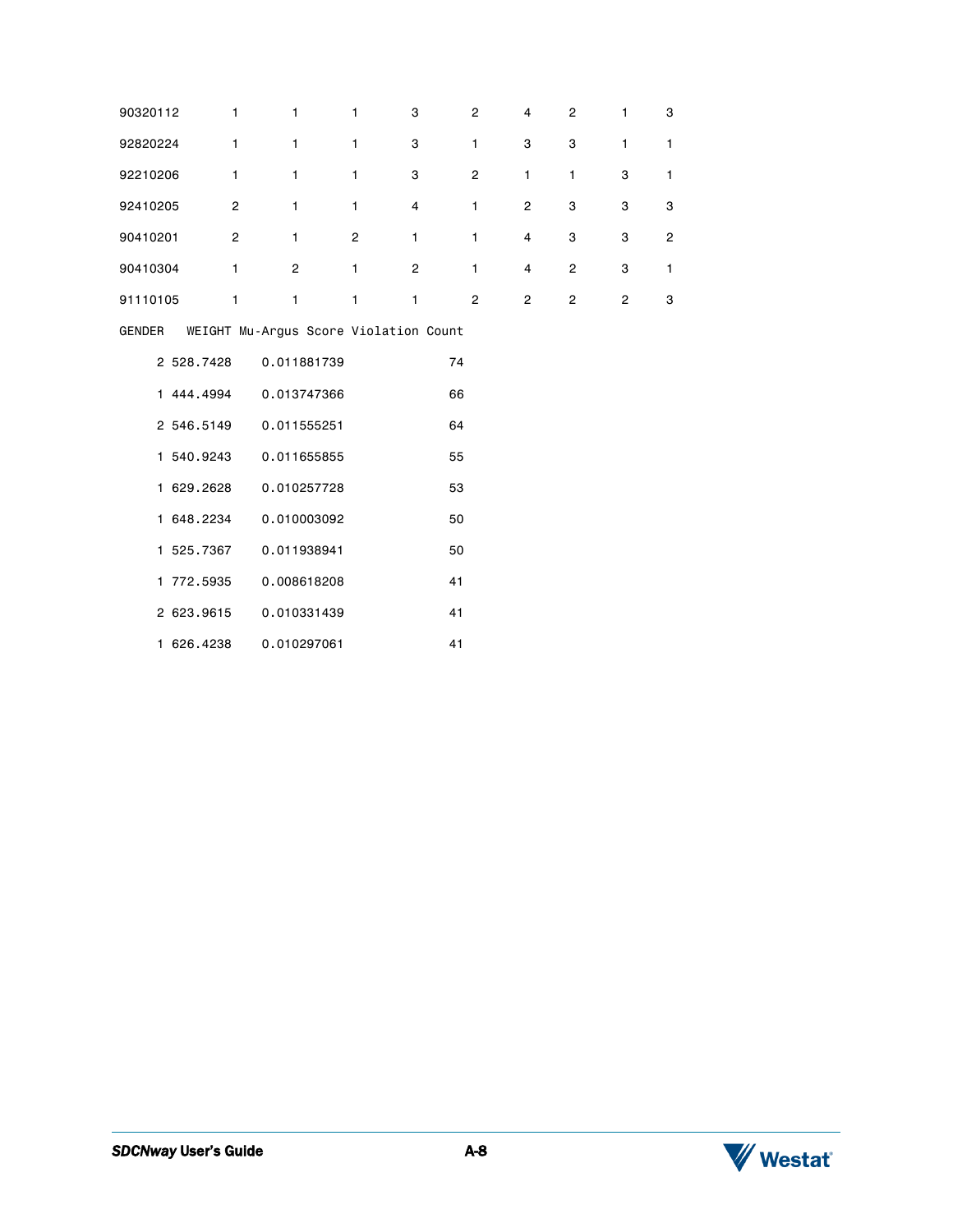

box--mu\_argus--BORNUSA.jpeg



box--violation\_count--BORNUSA.jpeg

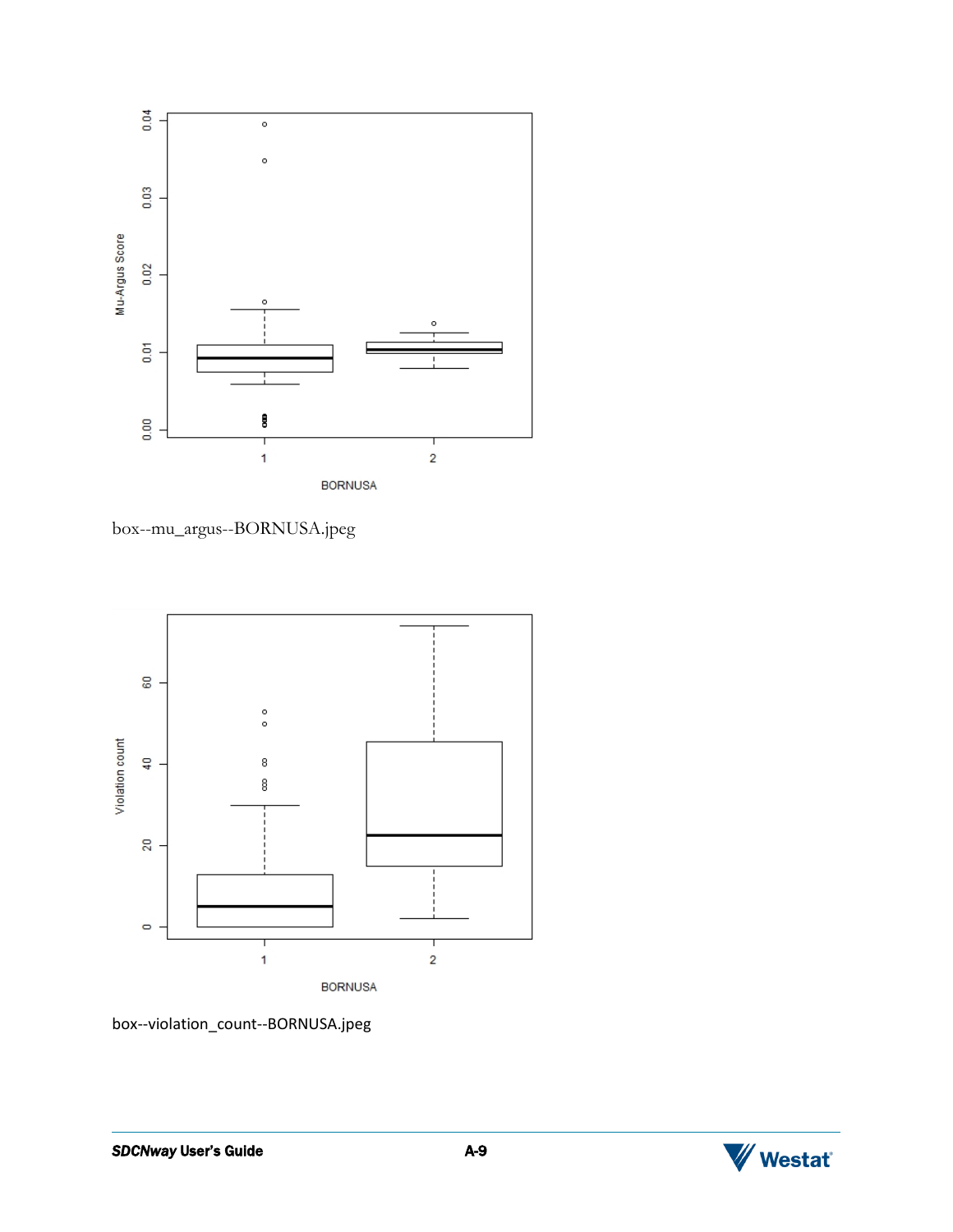

scatter--mu\_argus--WEIGHT.jpeg



scatter--violation\_count--WEIGHT.jpeg

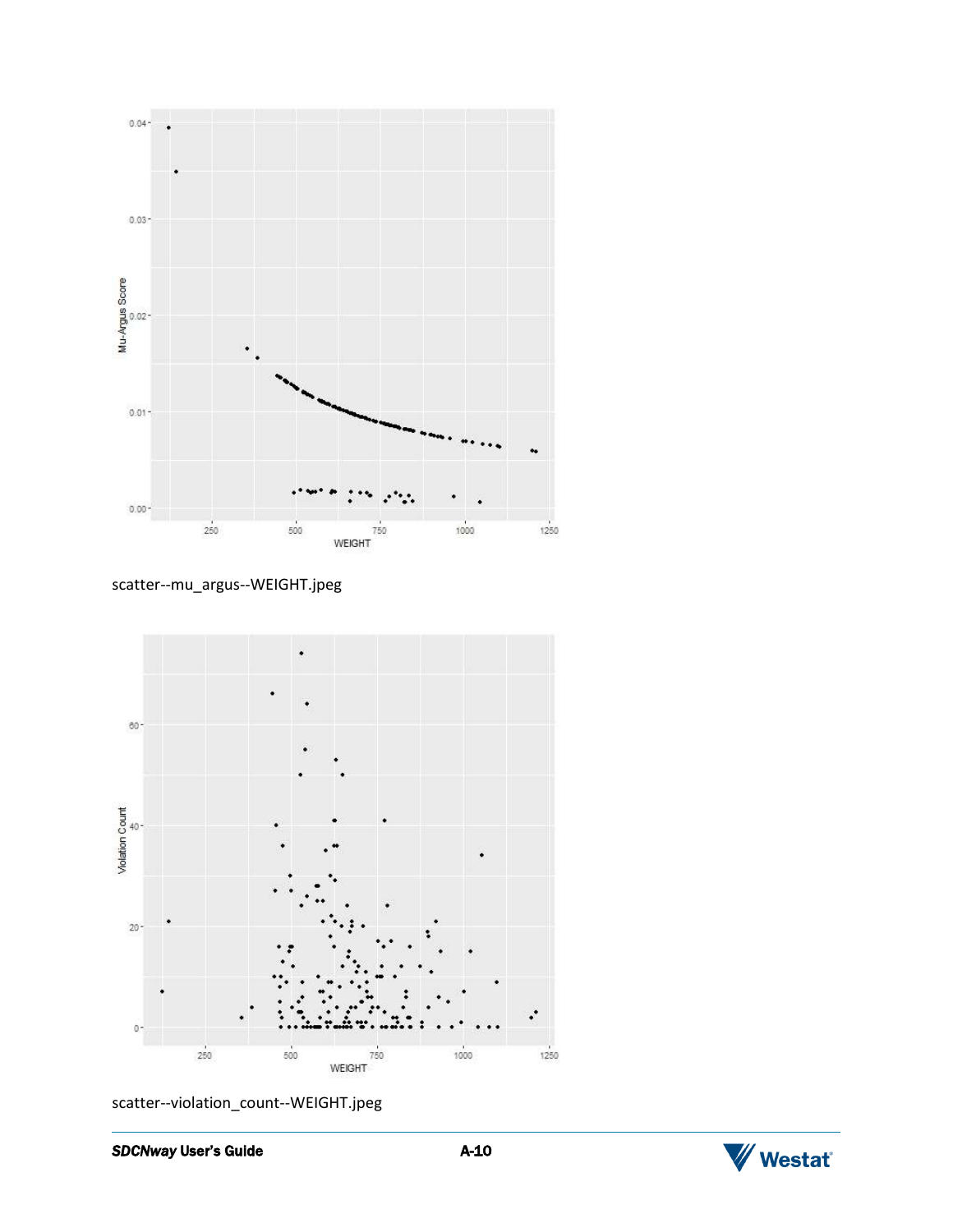# <span id="page-35-0"></span>Appendix B Example R code and Output for sdc\_loglinear

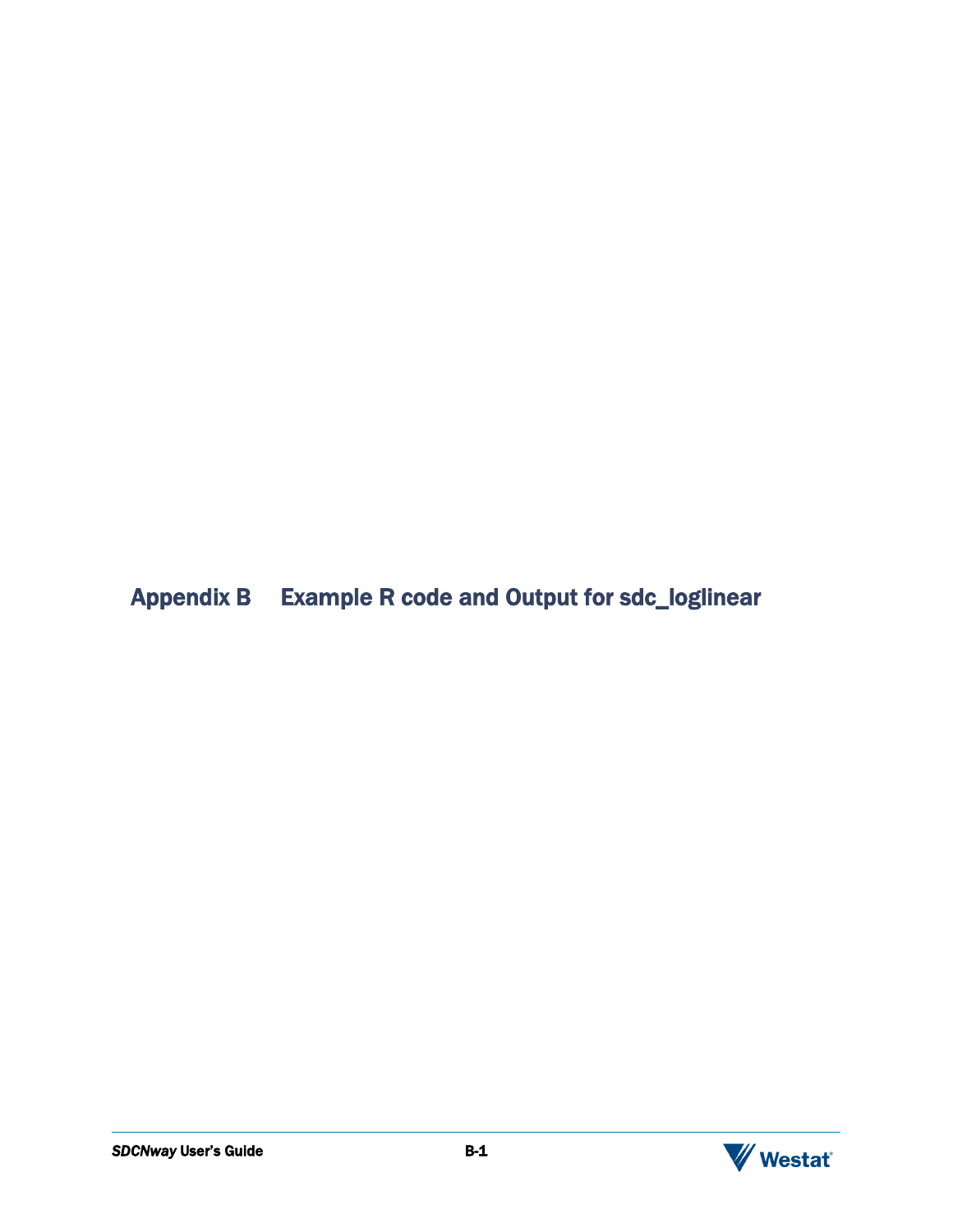### Example R code

```
library(data.table)
library(MASS)
library(SDCNway) 
data(exampledata)
vars <- c("BORNUSA", "CENREG", "DAGE3", "DRACE3", "EDUC3", "GENDER")
wgt <- "WEIGHT"
results <- sdc_loglinear(exampledata, wgt, vars, degree=2)
print(results, summary outfile="ll output.txt")
plot(results, plotvar1="BORNUSA", plotvar2="WEIGHT")
```
### Example R output

|      | RESULTS - Uses overall average weight |  |                              |                   |  |  |  |
|------|---------------------------------------|--|------------------------------|-------------------|--|--|--|
|      | sampsize avg cell size interaction    |  |                              | tau1Risk tau2Risk |  |  |  |
| 182  | 0.4213                                |  | none 0.0000015722 0.0028091  |                   |  |  |  |
| 182. | 0.4213                                |  | 2-way 0.0000064554 0.0023804 |                   |  |  |  |

| tau1               |          |            |          | tau2 B tau1 type1 B tau1 type2 B tau2 type1 B tau2 type2 |
|--------------------|----------|------------|----------|----------------------------------------------------------|
| 0.00028614 0.51126 | -0.53246 | -0.0036307 | 0.86652  | 0.32756                                                  |
| 0.00117488 0.43323 | -0.83796 | -0.0175682 | -2.28694 | $-0.18463$                                               |

```
RESULTS - Uses cell average weight
```

| tau1Risk tau2Risk |                              | sampsize avg cell size interaction |     |
|-------------------|------------------------------|------------------------------------|-----|
|                   | none 0.0000015775 0.0028099  | 0.4213                             | 182 |
|                   | 2-way 0.0000064734 0.0023812 | 0.4213                             | 182 |

|            |         | tau2 B tau1 type1 B tau1 type2 B tau2 type1 B tau2 type2 |          | tau1               |
|------------|---------|----------------------------------------------------------|----------|--------------------|
| 0.27794    | 0.8085  | -0.0036091                                               | -0.53046 | 0.00028711 0.51140 |
| $-0.18394$ | -2.2924 | -0.0175252                                               | -0.83762 | 0.00117817 0.43339 |

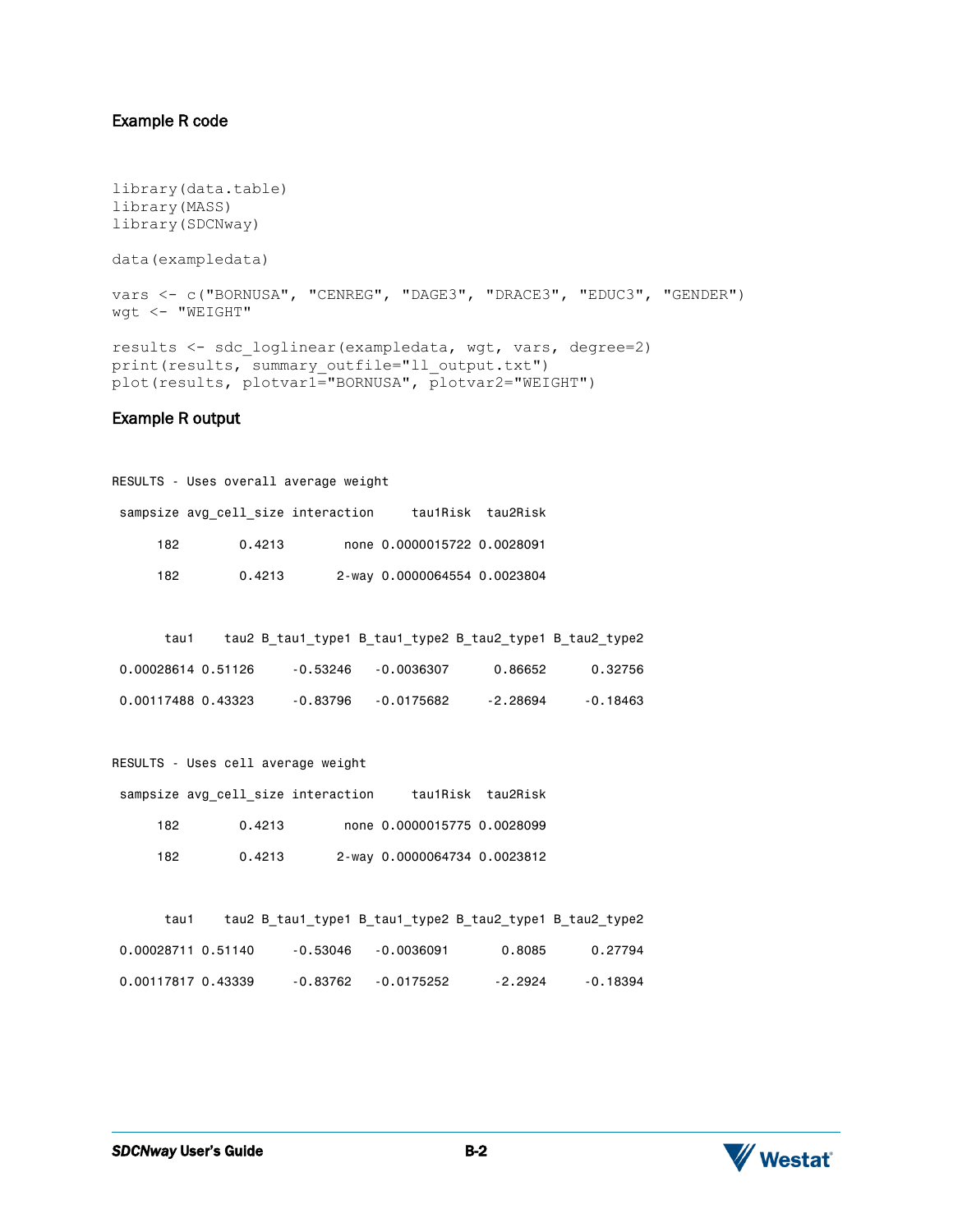

box-tau1\_overallmean-BORNUSA.jpeg



box-tau2\_overallmean-BORNUSA.jpeg

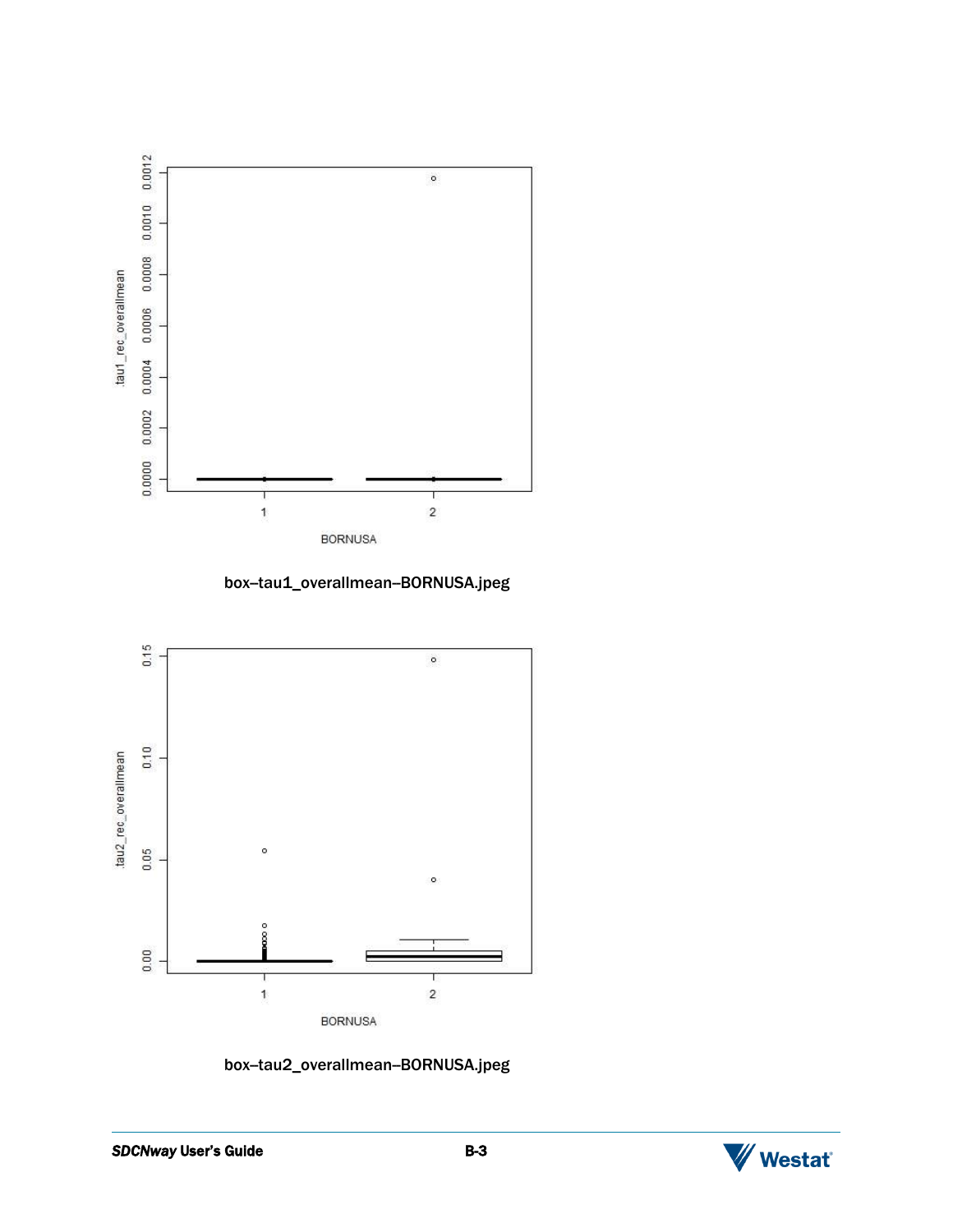

box-tau1\_cellmean-BORNUSA.jpeg



box-tau2\_cellmean-BORNUSA.jpeg

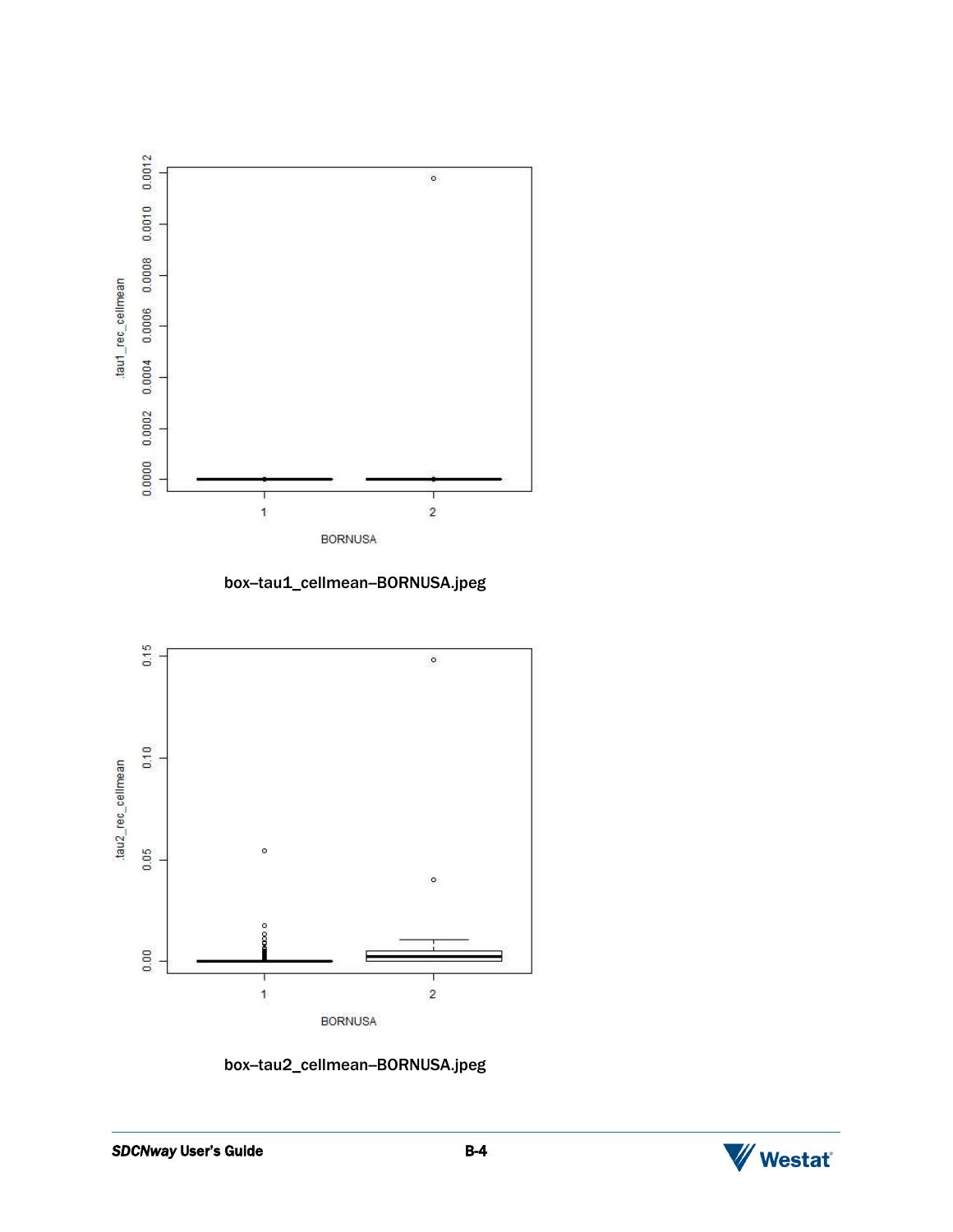

scatter-tau2\_overallmean-WEIGHT.jpeg

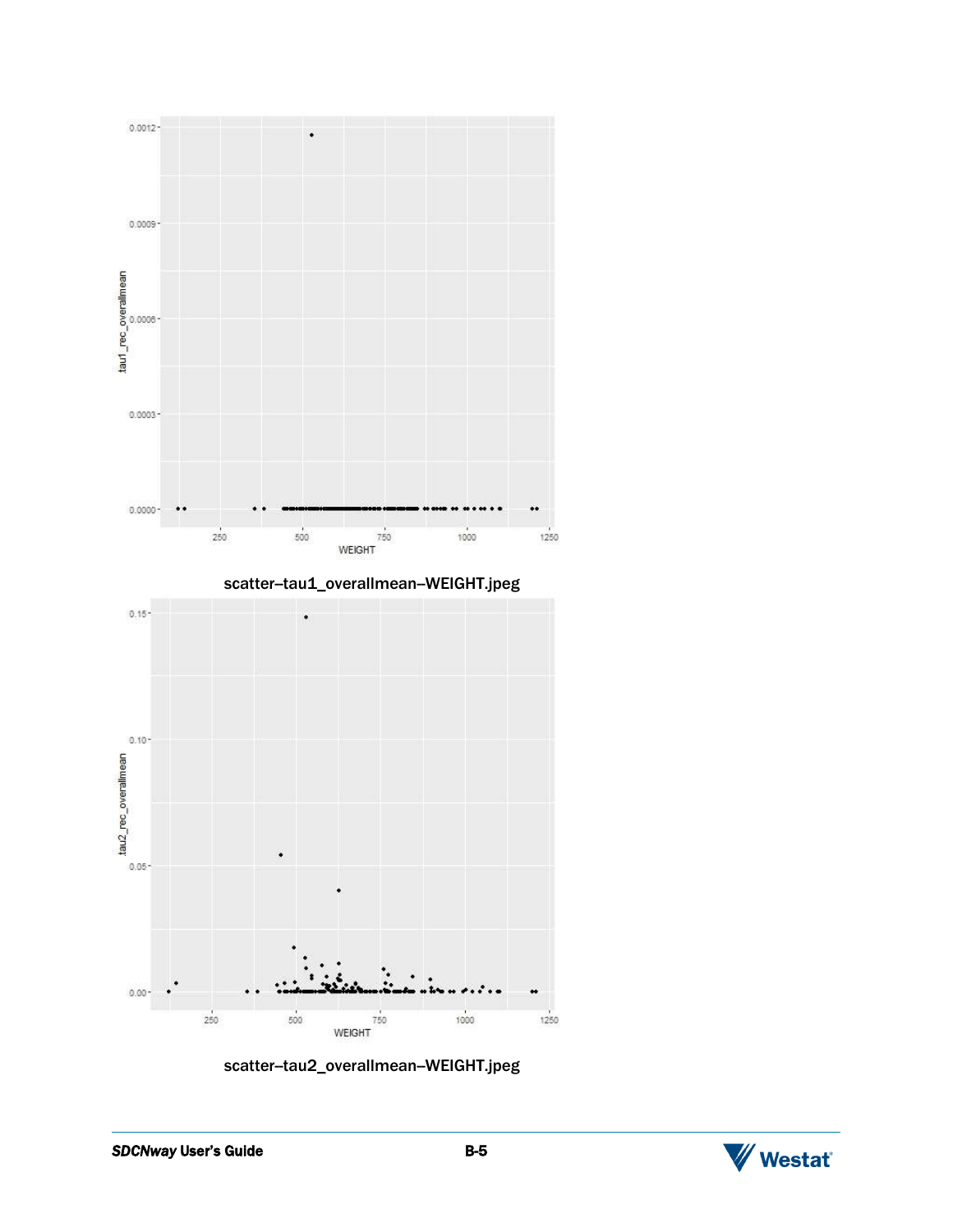

scatter-tau2\_cellmean-WEIGHT.jpeg